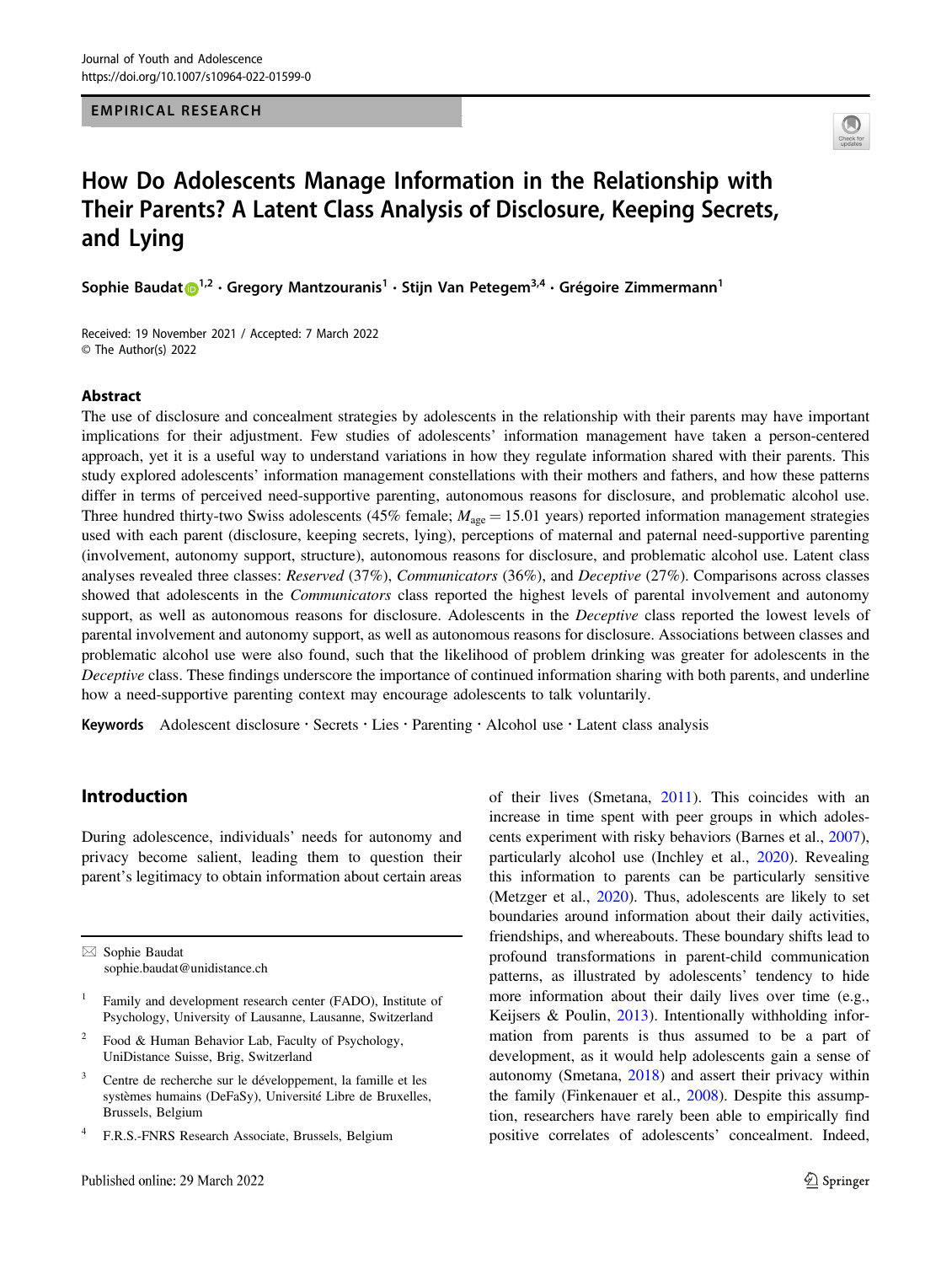adolescents' frequent withholding of information has been shown to be not only symptomatic of poorer parent-child relationships, which may undermine their motivation to reveal information (Wuyts et al., [2018](#page-18-0)), but also to have consequences for adolescents' alcohol use (McCann et al., [2016\)](#page-16-0). To disentangle this apparent paradox, it seems important to simultaneously consider the extent to which adolescents withhold information from their parents and the extent to which they reveal it (Talwar & Crossman, [2011](#page-17-0)). Person-centered approaches may be particularly useful in this regard to explore distinct patterns of information management and their differences with respect to parenting, motivation to disclose, and alcohol use. However, little research has been conducted with this analytical approach. Using latent class analysis, this study aims to explore the extent to which adolescents vary in their frequency of use of strategies, and to understand how these patterns differ in terms of perceived parenting, autonomous reasons for disclosure, and problematic alcohol use.

# Disclosing, Keeping Secrets and Lying to Parents During Adolescence

Since the pioneering work of Stattin and Kerr (Stattin & Kerr, [2000;](#page-17-0) Stattin et al., [2010\)](#page-17-0), adolescents' status as active agents in the relationship with their parents has been widely recognized. Indeed, adolescents actively manage what their parents know about their daily activities, friendships and whereabouts outside the family, strategically selecting the amount and the type of information they communicate (Tilton-Weaver & Marshall, [2008\)](#page-17-0). In this process, adolescents are likely to use a variety of strategies to manage the content of information about their unsupervised time (e.g., Cumsille et al., [2010](#page-15-0)). Disclosure refers to the act of sharing information about their daily life to their parents, including their activities, whereabouts, and the peers with whom they share their time (Tilton-Weaver et al., [2013](#page-18-0)). Keeping secrets from their parents is a way for adolescents to hide information about certain areas of their lives, such as omitting certain details in conversations (Frijns & Finke-nauer, [2009](#page-15-0)). Finally, *lying* is also a concealment strategy that adolescents may use, but it differs from the previous one because it involves intentionally sharing false information to deceive their parents—an act of commission (Smetana, [2011](#page-17-0)).

Although the strategies of disclosure and concealment (i.e., keeping secrets and lying) are often seen as opposites on the same continuum, these acts of information management are distinct from each other both theoretically (Afifi et al., [2007](#page-14-0)) and empirically (e.g., Jäggi et al., [2016](#page-15-0)). Theoretically, keeping secrets and lying require a conscious control decision to hide information, whereas nondisclosure does not require such an effort (Frijns et al., [2010](#page-15-0)). In this

sense, keeping secrets and lying can be considered as intentional ways of managing privacy (Afifi et al., [2007\)](#page-14-0). Moreover, keeping secrets and disclosing information can occur simultaneously (Finkenauer et al., [2008](#page-15-0)), such as when adolescents tell their parents that they went to a party where their friends drank alcohol, without mentioning that they also drank alcohol (Tasopoulos-Chan et al., [2009\)](#page-17-0). Previous empirical research provides evidence for this theoretical distinction, as studies using factor analysis have confirmed that disclosure and keeping secrets should be considered as two separate constructs (e.g., Jäggi et al., [2016](#page-15-0)). Furthermore, according to communication researchers (Afifi et al., [2007](#page-14-0)), keeping secrets should also be distinguished from lying, in that the secret keeper withholds certain information with the intention of making no particular impression on the interlocutor. By contrast, when lying, one seeks more explicitly to create a false impression. Overall, both theoretical and empirical evidence supports the importance of studying these three information management strategies as distinct constructs.

These strategies can take on important developmental functions as adolescents grow older. During this period, fundamental changes occur in the way adolescents manage the information they give their parents about their daily lives (Lionetti et al., [2019\)](#page-16-0). Specifically, adolescents are likely to disclose less information (Laird et al., [2013\)](#page-16-0) and keep more secrets from their parents (Baudat et al., [2020\)](#page-14-0). According to the communication privacy management theory (Petronio, [2002](#page-17-0), [2010\)](#page-17-0), such information retention would facilitate the development of adolescents' autonomy and privacy within their families, as it allows them to regulate and choose the information they share with their parents, and to delimit boundaries around information (Finkenauer et al., [2009\)](#page-15-0). Yet at the same time, along with this need, adolescents also try to keep a sense of intimacy, which involves the need to feel connected and keep good relationships with their parents who remain an important source of support. This may be done through continued disclosure of information about certain aspects of their daily life (Fletcher & Blair, [2018\)](#page-15-0). In summary, it is assumed that adolescents use both disclosure and concealment strategies with their parents to satisfy their needs for autonomy and for intimacy.

### Information Management and Need-Supportive Parenting Style

According to self-determination theory (SDT; Ryan & Deci, [2017](#page-17-0)), all human beings are born with three basic and universal psychological needs – autonomy, relatedness, and competence – that are essential for well-being and adjustment. Adolescents' development would be enhanced if they feel autonomous (i.e., feeling a sense of being at the origin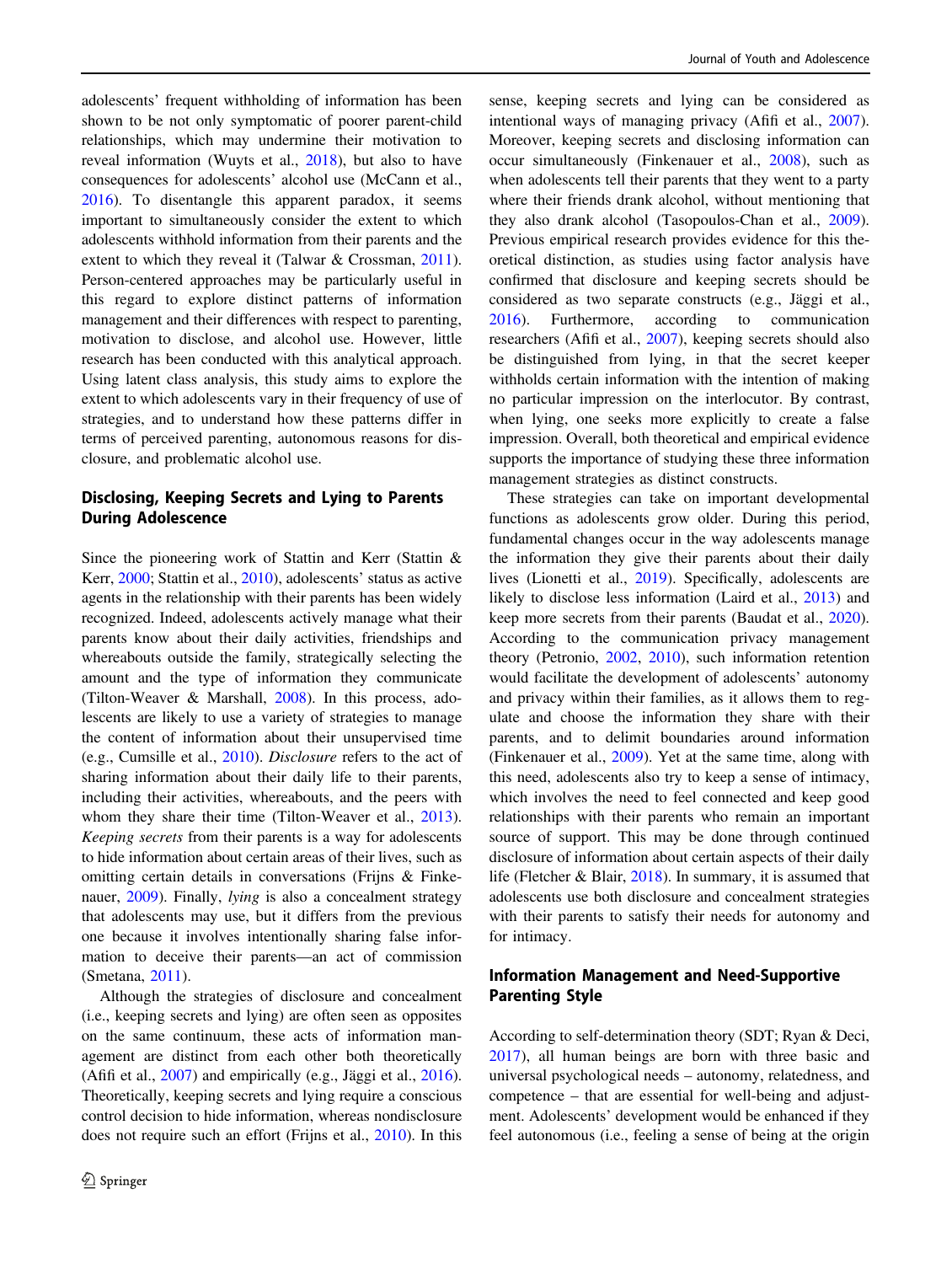of one's actions and choices), related (i.e., feeling socially connected to significant others), and competent (i.e., feeling a sense of efficacy and mastery). Parents can actively support the satisfaction of these needs through their parenting behaviors (Joussemet et al., [2008](#page-15-0)). In particular, three components of parenting have been identified as needsupportive in the sense that they provide the essential conditions to satisfy adolescents' basic psychological needs (Soenens et al., [2019\)](#page-17-0): (a) involvement, which refers to the emotional resources (e.g., warmth, affection, respect) offered by parents to their child (Grolnick, [2003\)](#page-15-0); (b) autonomy support, which concerns the degree to which parents encourage their children to think and behave according to their interests, personal values and goals (rather than by forcing them to behave in a specific way [i.e., controlling parenting]; Soenens et al., [2007](#page-17-0)); and (c) structure, which refers to clear and consistent expectations, limits and rules communicated to the child (Grolnick & Pomerantz, [2009](#page-15-0)).

Previous research has shown that need-supportive parenting promotes adolescent development and interpersonal functioning (Pinquart, [2017\)](#page-17-0). With respect to adolescent information management process, many studies showed that adolescents who are more likely to disclose information to their parents about their daily life are those who perceive their mothers (e.g., Kearney & Bussey,  $2015$ ) or fathers (e.g., Soenens et al., [2006\)](#page-17-0) as warm and responsive. Adolescents whose parents are autonomy-supportive are also more likely to disclose information about a variety of topics, including mistakes at school (Roth et al., [2009](#page-17-0)), activities and whereabouts outside the home (Mageau et al., [2017\)](#page-16-0), or friends (Wuyts et al., [2018\)](#page-18-0). Conversely, adolescents who perceive their parents as unresponsive (e.g., Tokić Milaković et al., [2018](#page-18-0)) or controlling (e.g., Soenens et al., [2006\)](#page-17-0) are less likely to disclose information. Lastly, regarding the links between parental structure and adolescent disclosure, the results are sparser. On the one hand, some studies showed that adolescents whose mothers (e.g., Kearney & Bussey, [2015\)](#page-16-0) or fathers (e.g., Soenens et al., [2006](#page-17-0)) provide them rules and limits are more likely to disclose information to them. In contrast, other studies found no statistically significant associations between structure and disclosure (e.g., Hamza & Willoughby, [2011\)](#page-15-0).

Previous studies have also examined associations between the dimensions of parenting style and adolescents' use of concealment strategies, but to a relatively lesser extent than for disclosure. In general, empirical evidence showed that adolescents with need-supportive parents are less likely to keep secrets or lie. For example, perceived parental involvement has been negatively related to keeping secrets (e.g., Keijsers et al., [2010\)](#page-16-0). In addition, perceived parental autonomy support was negatively correlated with lies across multiple topics (Bureau & Mageau, [2014](#page-15-0)),

whereas perceived controlling parenting was positively associated with keeping secrets (Baudat et al., [2020\)](#page-14-0). Similarly, adolescents from authoritative families (i.e., characterized by responsiveness, autonomy support and structure) are less likely to keep secrets (Almas et al., [2011](#page-14-0)) or to lie (Darling et al. [2006\)](#page-15-0). Finally, as presented above for disclosure, the associations between structure and concealment strategies are also less consistent. For example, some studies showed that adolescents whose parents set rules and limits (e.g., Jensen et al., [2004\)](#page-15-0) were more likely to lie, whereas others have found no statistically significant links between structure and lying (e.g., Lushin et al., [2017\)](#page-16-0).

Taken together, these findings suggest that the general parenting style adopted by parents is important in understanding how adolescents manage information. Specifically, adolescents who are most likely to disclose information have parents who are involved, autonomy-supportive, and, to some extent, structuring. Thus, parents also have a role to play in the information management process by creating a need-supporting climate in which adolescents are willing to share information about their daily lives. Adolescents are indeed likely to interpret cues in their family context that satisfy their needs (Tokić Milaković et al., [2018\)](#page-18-0) and in turn, may foster their motivation to disclose information (Wuyts et al., [2018](#page-18-0)).

#### Underlying Reasons for Information Management

Previous studies mainly examined the extent to which adolescents disclose or conceal information. However, to date, the voluntary or involuntary nature of that disclosure has received little attention. Drawing on SDT (Ryan & Deci, [2017](#page-17-0)), one study (Wuyts et al., [2018](#page-18-0)) differentiated willingness to disclose by examining underlying reasons, which vary along a continuum from controlled to more autonomous motivations. When adolescents disclose information to their parents because they feel pressured to do so, whether by an external or internal cause, they disclose because of controlled reasons. The most pressured reasons involve "external regulation", such as when an adolescent reveal information out of fear of punishment or disappointment of parents. Pressure can also come from within ("introjected regulation"), for example when adolescents disclose information because they would feel ashamed or guilty if they did not. Conversely, adolescents may also disclose information because they want to; that is, for autonomous reasons. Specifically, in the case of "identified regulation", adolescents disclose information to their parents because they personally understand that it is important to be honest in the relationship with them. Finally, in the case of "intrinsic motivation", adolescents disclose information to their parents because they find it interesting to talk with them and enjoy doing so.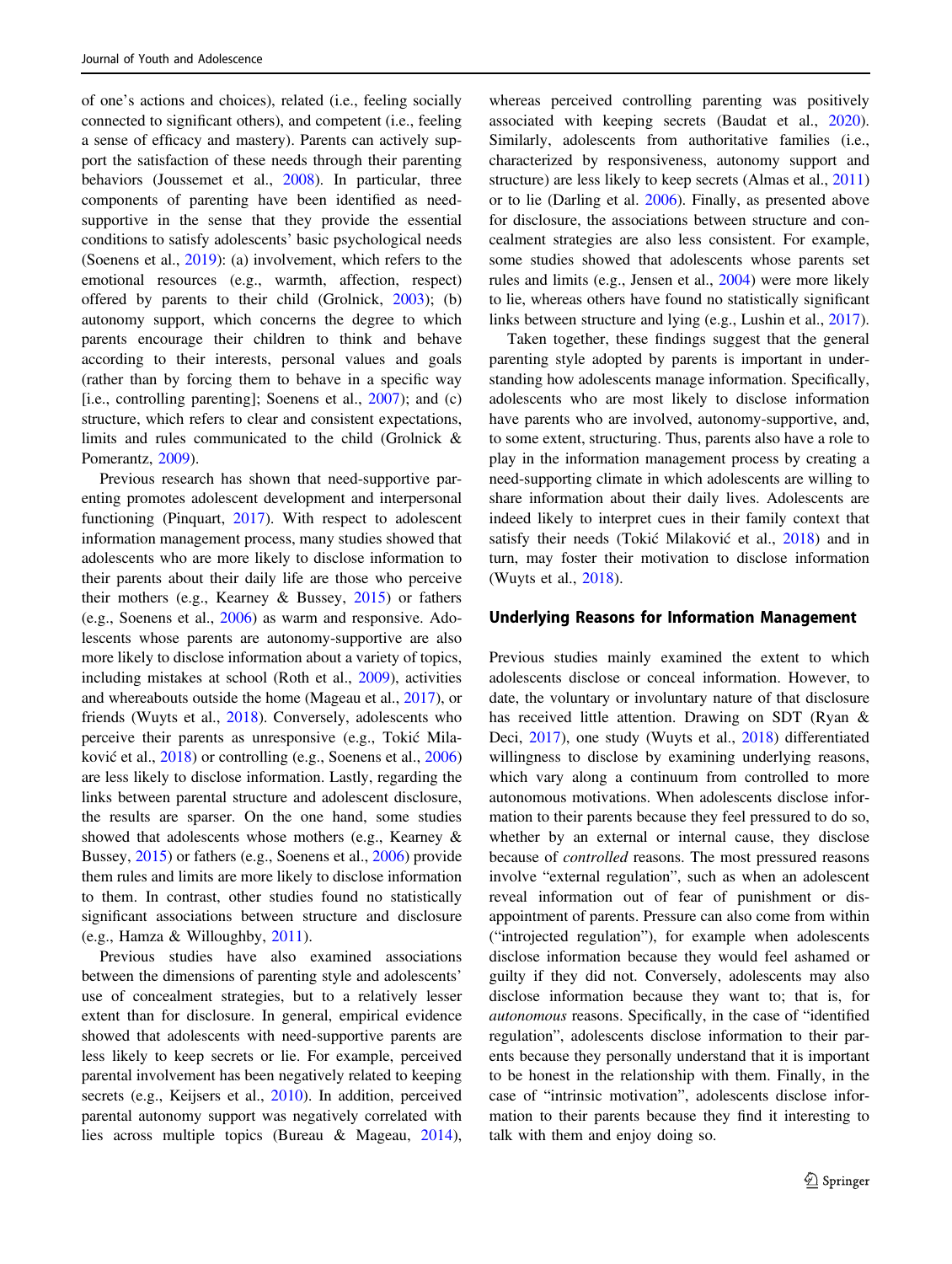### Information Management and Problematic Alcohol Use

As adolescents spend more time with their peers, they may engage more frequently in risky behaviors (e.g., substance use, delinquency, unsafe sex; Barnes et al., [2007](#page-14-0)). One of the most common behaviors among adolescents is alcohol use (Inchley et al., [2020\)](#page-15-0). For example, two thirds of Swiss 15-year-old students report having consumed alcohol at least once in their lifetime (70.3% of boys and 68.5% of girls) (Delgrande Jordan et al., [2019\)](#page-15-0). In addition, nearly one in two 15-year-old students report drinking alcohol in the 30 days prior to the survey (46.0% of boys and 41.0% of girls). These behaviors are generally explorative (Michaud, [2006\)](#page-16-0) and may have a developmental function (Zimmermann et al. [2017\)](#page-18-0). What remains a legitimate concern is the significant proportion of adolescents involved in excessive alcohol use (Delgrande Jordan et al., [2019\)](#page-15-0). Adolescent problem drinking patterns can have short- and long-term deleterious consequences (Boden & Fergusson, [2011](#page-15-0)), such as risky sexual behavior (Wu et al., [2010\)](#page-18-0) or depression (Mason et al., [2008\)](#page-16-0). Therefore, public health actors and researchers are working to identify factors that help understand and prevent the onset of these behaviors (e.g., Alcohol and Public Policy Group, [2010](#page-14-0)).

Previous research suggests that adolescents' information management may be an important aspect to consider in the prevention of alcohol use. Specifically, negative associations have been found between disclosure to mothers and fathers and frequency of alcohol use (Jiménez-Iglesias et al., [2013\)](#page-15-0), whereas positive associations have been found between keeping secrets and hazardous drinking (Baudat et al., [2020\)](#page-14-0) as well as alcohol-related mental or physical health problems (Hartman et al., [2015\)](#page-15-0). It should be noted that these cross-sectional associations could potentially reflect the fact that adolescents' information management not only contributes to and reinforces certain behavioral patterns, but is also shaped by these behavioral patterns (Marshall et al., [2005](#page-16-0)). For example, longitudinal studies have shown that higher levels of disclosure predicted less hazardous drinking over time (Stavrinides et al., [2010](#page-17-0)), whereas higher levels of lying predicted more frequent drinking (Lushin et al., [2017](#page-16-0)). In addition, bidirectional associations were also found, with lower levels of kept secrets being associated with less frequent drinking over time, and frequent drinking being associated with greater subsequent secrets (McCann et al., [2016\)](#page-16-0).

Considering the normative aspect of concealment in adolescence discussed above, some authors have concluded that adolescents should use concealment strategies sparingly in order to promote their development as well as satisfactory relationships with their parents (e.g., Talwar & Crossman, [2011\)](#page-17-0). In this sense, distinguishing patterns of disclosure,

keeping secrets, and lying, and examining whether these patterns differ with respect to adolescents' drinking could be a key element to understanding the paradox between "the dark side and light side" (Afifi et al., [2007](#page-14-0), p. 61) of information management. Person-centered approaches may be particularly useful in this respect to better understand the differences in information management patterns with respect to parenting and adolescent drinking.

# Person-Centered Approaches to Adolescent Information Management

Recent works in the field of developmental psychology have taken a new turn in examining the diversity of family experiences during the adolescent period by using personcentered approaches (Frijns et al., [2020](#page-15-0)). Whereas variablecentered approaches, which are predominantly employed in this literature, examine associations between variables and assumes that these links are similar across families, personcentered approaches allow identifying whether subgroups of similar subjects exist within a population (Howard & Hoffman, [2017](#page-15-0)). With respect to adolescents' information management, these approaches have the advantage of providing a more nuanced view of the process of information management by identifying different subgroups of adolescents based on their use of disclosure, keeping secrets, and lying, and how these distinct patterns differ with respect to the quality of the parent-child relationship (Rote & Smetana, [2018\)](#page-17-0) and adolescent outcomes (Elsharnouby & Dost-Gözkan, [2020\)](#page-15-0).

To date, only a limited number of studies have used a person-centered approach to investigate the unique ways in which adolescents regulate information shared with their parents. Moreover, the few existing studies have focused on adolescents' use of disclosure or keeping secrets (Elsharnouby & Dost-Gözkan, [2020](#page-15-0)) in the relationship with their mother specifically (Cumsille et al., [2010](#page-15-0)) or without distinguishing between mother and father (Padilla-Walker et al., [2018\)](#page-17-0). For example, one longitudinal study (Padilla-Walker et al., [2018\)](#page-17-0) showed that the majority of adolescents (82%) experienced a gradual decrease in mean levels of disclosure to parents over the course of adolescence, while another group reported low and stable levels of disclosure (13%), and the third group reported a steep decrease in disclosure (5%). Group membership was also associated with perceived parenting and adjustment, with adolescents in the second profile (low-stable) reporting higher levels of delinquency, lower levels of prosocial behaviors toward the family, and lower levels of perceived maternal warmth. Given that adolescents generally disclose more information to their mothers than to their fathers (e.g., Smetana et al., [2006](#page-17-0)), a joint examination of disclosure and concealment strategies used by adolescents in relationships with their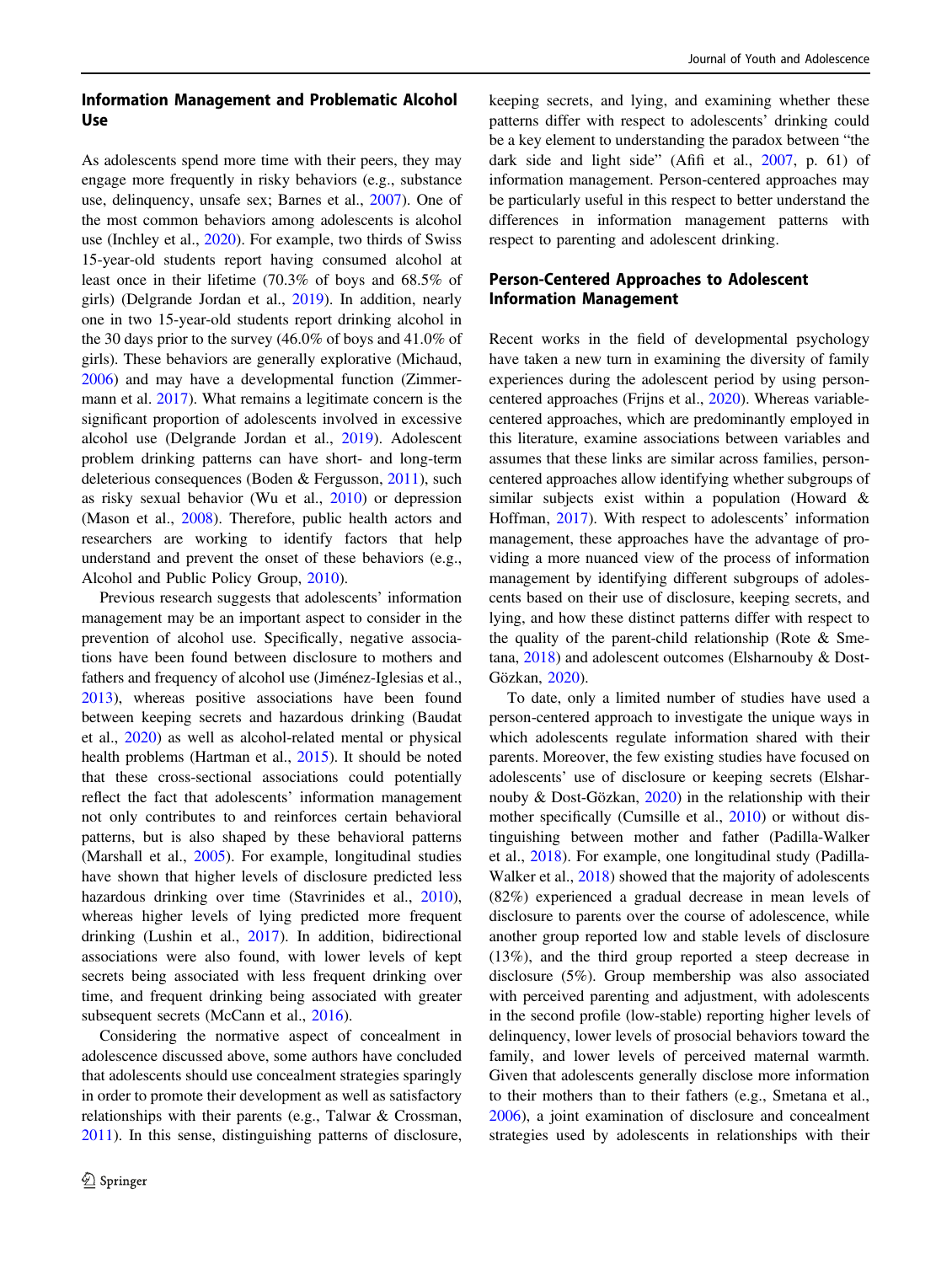mother and their father would be informative. Extending this work by considering both disclosing information to and keeping secrets from mother, father and best friends, a recent study (Elsharnouby & Dost-Gözkan, [2020\)](#page-15-0) highlighted five information management profiles: Highest Disclosure to Parents-Lowest Secrecy; Average Disclosure and Secrecy; Low Disclosure-High Secrecy; Low Disclosure-Highest Parent Secrecy; Lowest Disclosure-Low Secrecy. Adolescents in profiles characterized by low mean levels of disclosure and by high mean levels of secret keeping reported low levels of well-being (i.e., low life satisfaction, low confidence in problem-solving, and high anxiety). However, this study did not include the lying strategy in the examination of information management profiles, nor did it examine whether profiles differ in terms of need-supportive parenting, autonomous reasons to disclose information, or alcohol use.

# Current Study

Few studies have taken a person-centered approach to identify adolescents' patterns of disclosure, keeping secrets, and lying in the relationship with their mothers and fathers, which limits understanding of the different ways in which adolescents regulate the information shared with their parents and how these patterns differ from one another. The first aim of the present study was thus to identify classes of information management among adolescents based on the frequency of use of disclosure, keeping secrets, and lying with their mother and their father. Based on previous research, at least two different classes of information management have been hypothesized. Specifically, one group was expected to frequently disclose information to their mother and father and rarely or never keep secrets or lie, whereas a second group was expected to be characterized by the opposite pattern of frequently keeping secrets and lying with their mother and their father and relatively rare use of disclosure. Although we did not have explicit expectations, groups with more mixed patterns (e.g., occasional use of all strategies in the relationships with both parents, or a combination of frequent use of disclosure with their one parental figure and occasional use of disclosure with the other parental figure) could emerge as well. The second aim was to examine the extent to which these patterns differ with respect to the dimensions of need-supportive parenting, autonomous reasons for disclosure, and problematic alcohol use. Based on previous studies, it was expected that adolescents in the classes characterized by frequent disclosures as well as rare secrets and lies would perceive more needsupportive parenting than adolescents in other classes (i.e., those characterized by frequent secrets and lies or mixed patterns). They would also report more autonomous reasons

for disclosure and would be less involved in problematic alcohol use than adolescents in other classes.

# Methods

### Participants and Procedure

The present cross-sectional study was conducted in three public schools (one urban, one semi-urban, and one rural) in the French-speaking part of Switzerland. A few weeks before data collection, adolescents in their last year of compulsory school ( $M_{\text{age}} = 15.01$ ,  $SD = 0.72$ ) and their families were informed about the objectives of the study and the confidential treatment of the data. Because the risk of participating in this study was very limited, oral informed consent was obtained from the adolescents and passive informed consent was obtained from their parents; that is, parents who did not want their adolescents to be involved in the study could express their refusal by completing and returning a non-consent form. A total of 449 families were contacted, of which 71 declined to participate, and 27 adolescents were absent on the day of data collection (response rate  $= 78\%$ ). Three hundred and fifty-one adolescents who agreed to participate in the study were asked to complete a series of self-report questionnaires in their classroom, under the supervision of the first author and a graduate student from the research team.

Because this study aimed to simultaneously examine information management strategies in the mother-teen and father-teen dyads, participants without both parents  $(n = 19)$ were excluded from the analyses. The final sample was composed of 332 adolescents (45% female). Most of them had a Swiss (68.6%) or European (24.6%) nationality. Most participants lived in a family with both parents living together (74.4%). About half of the participants followed a generaloriented education (53.7%) and the other half followed an academic-oriented education (46.3%). Compared to the financial situation of other families in Switzerland, most participants perceived their own situation as average (62.7%).

#### Measures

All questionnaires were already available in French or translated through a back-translation procedure. Participants were asked about their information management strategies and perceptions of need-supportive parenting for each parent separately.

#### Information management strategies

Three distinct information management strategies were assessed: disclosure, keeping secrets, and lies. Adolescents'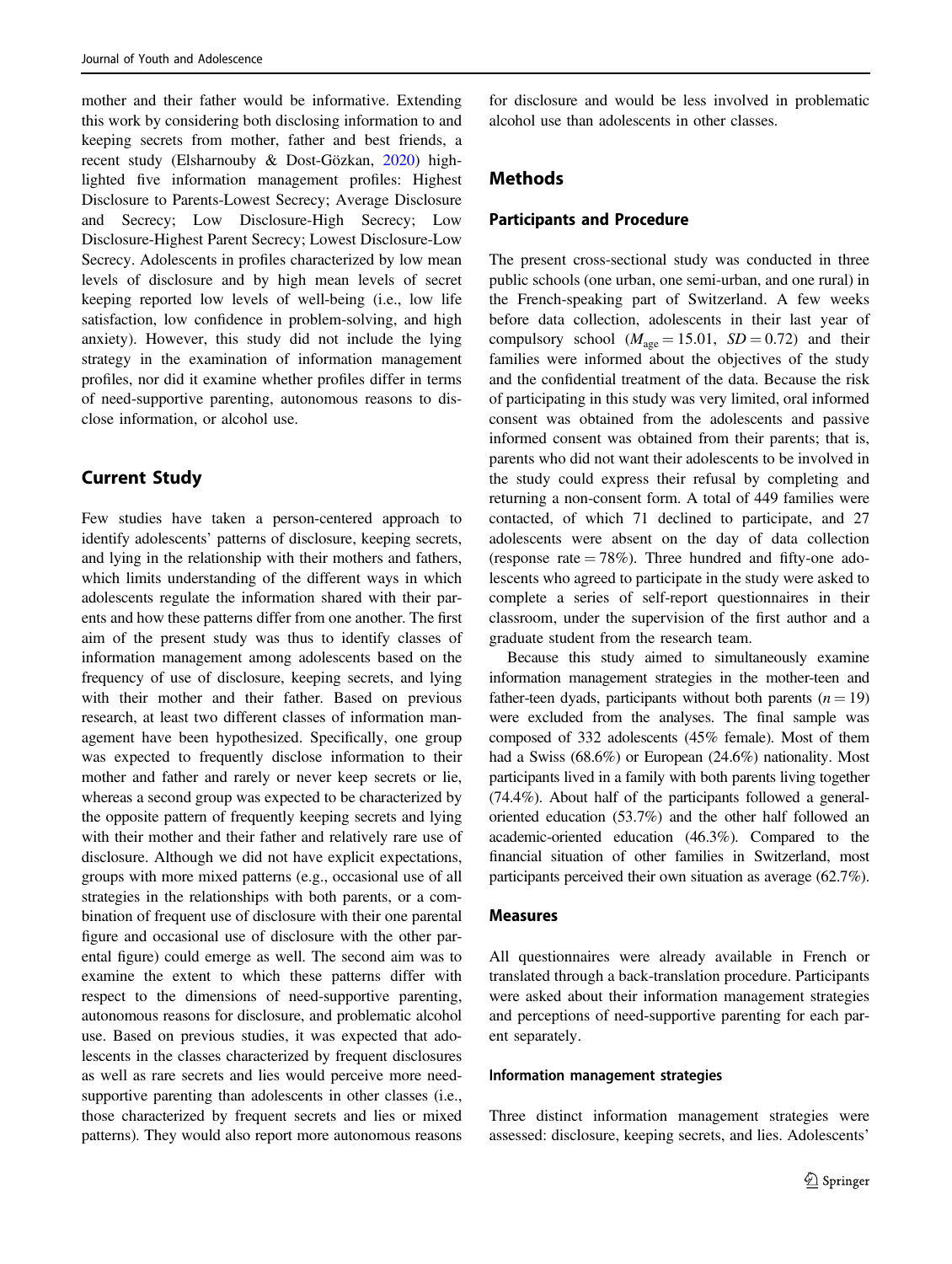responses were rated on a 5-point Likert-type scale  $(1 =$ never,  $2 = \text{rarely}, 3 = \text{occasionally}, 4 = \text{often}, 5 = \text{always}.$ Consistent with previous research (e.g., Frijns et al. [2010](#page-15-0)), disclosure and secret keeping were assessed separately using the Child Disclosure Scale (Stattin & Kerr, [2000](#page-17-0)). The disclosure scale (three items) evaluates how often adolescents disclose to their mother/father information about school and leisure activities (e.g., "I spontaneously tell my parents about my friends [which friends I hang out with and how they think and feel about various things]"). As in previous studies (e.g., Keijsers et al., [2009](#page-16-0)), this scale had acceptable internal consistency, given its small number of items ( $\alpha = 0.60$  for mothers/ $\alpha = 0.63$  for fathers). The secrets scale (two items) measures how often adolescents keep secrets from their mother/father (e.g., "I keep much of what I do in my free time secret from my parents"). As previous research has shown (Keijsers & Poulin, [2013\)](#page-16-0), this scale also demonstrated an acceptable consistency ( $\alpha$  = 0.66/0.65). Finally, adolescents' explicit lying to their mother/father was assessed with an adapted version of a lying scale developed by Engels et al. ([2006\)](#page-15-0). Four items assessing how often adolescents explicitly lie to their parents about their activities and actions were used (e.g., "I lie to my parents about what I do with my friends"). Internal consistency was good ( $\alpha = 0.77/0.77$ ).

#### Need-supportive parenting

Consistent with SDT (Soenens et al., [2019;](#page-17-0) Vansteenkiste & Ryan, [2013](#page-18-0)), we assessed three dimensions characteristic of need-supportive parenting: involvement, autonomy support and structure. Adolescents' responses were rated on a 5-point Likert-type scale  $(1 = totally \; disagree, \; 5 = totally$ agree). First, involvement was measured using the sevenitem Acceptance-Rejection subscale from the Child Report of Parent Behavior Inventory (CRPBI; Schaefer, [1965](#page-17-0); Schludermann & Schludermann, [1988\)](#page-17-0). This scale assesses the degree to which parents are perceived as involved, responsive, and loving (e.g., "My parents believe in showing their love for me"). In line with previous studies (e.g., Albert Sznitman et al., [2019\)](#page-14-0), the internal consistency was good ( $\alpha = 0.86/0.88$ ). Second, autonomy support was assessed with the autonomy support subscale (12 items) of the Perceived Parental Autonomy Support Scale (P-PASS; Mageau et al., [2015\)](#page-16-0). This subscale evaluates the extent to which parents offer choice within certain limits (four items), provide rationale for requests and rules (four items), and acknowledge their adolescents' feelings (four items). An example item is: "My parents were open to my thoughts and feelings even when they were different from theirs". As previous studies have shown (Bureau & Mageau, [2014](#page-15-0); Joussemet et al., [2018](#page-16-0)), this scale had a good internal consistency ( $\alpha = 0.88/0.88$ ). Third, structure was assessed

using the Parental Control Scale (Stattin & Kerr, [2000\)](#page-17-0). This scale specifically evaluates the extent to which parents set rules and limits regarding their adolescents' disclosure of their free time (e.g., "Before you go out on a Saturday evening night, do you have to tell your parents where you are going and with whom?"). Therefore, this questionnaire differs from other measures developed in the SDT, which assess structure more broadly, measuring the degree of clarity and consistency of rules and expectations, predictability of consequences, provision of rationales, and parental authority (Grolnick et al., [2014](#page-15-0)). Like previous studies (e.g., Keijsers et al., [2009\)](#page-16-0), the scale demonstrated good internal consistency ( $\alpha = 0.80/0.83$ ).

#### Adolescents' reasons for disclosure

Adolescents' autonomous (vs. controlled) reasons for disclosure were measured by a version of the Self-Regulation Questionnaire (SRQ; Ryan & Connell, [1989\)](#page-17-0) adapted to the context of adolescent information management (Wuyts et al. [2018](#page-18-0)). This 24-item scale began with the sentence, "When I talk to my parents about the things I do, it's because…". Next, adolescents rated the items tapping into different reasons. In line with SDT (Ryan & Deci, [2017\)](#page-17-0), four types of regulation were assessed: external regulation (6 items; "…otherwise I will be punished"), introjected regulation (6 items; "…I would feel guilty if I would not do so"), identified regulation (6 items; "…doing so matches with my values"), and intrinsic regulation (6 items; "... talking to my parents about what I do is pleasant"). Responses were rated on a 5-point Likert scale  $(1 = totally)$ disagree,  $5 = totally$  agree). All subscales demonstrated good internal consistency ( $\alpha = 0.82$ , 0.73, 0.84, 0.92 for external, introjected, identified, and intrinsic subscales, respectively). In line with previous studies (e.g., Wuyts et al., [2018\)](#page-18-0), a Relative Autonomy Index (RAI) was calculated by weighting the four types of regulation according to their position on the self-determination continuum. Specifically, external, introjected, identified and intrinsic subscales were respectively weighted  $-2$ ,  $-1$ ,  $+1$ , and  $+2$ , and then the weighted scores were summed. Thus, the maximum score was  $+12$  and the minimum score was  $-12$ . Higher scores on the RAI suggest more autonomous and less controlled reasons for disclosure. In other words, when adolescents score high on the RAI, they are more likely to disclose information to their parents because they personally want to rather than because they feel forced to do so.

#### Problematic alcohol use

The French version of the Alcohol Use Disorder Identification Test (AUDIT; Saunders et al., [1993](#page-17-0)) was used to assess problematic alcohol use among adolescents.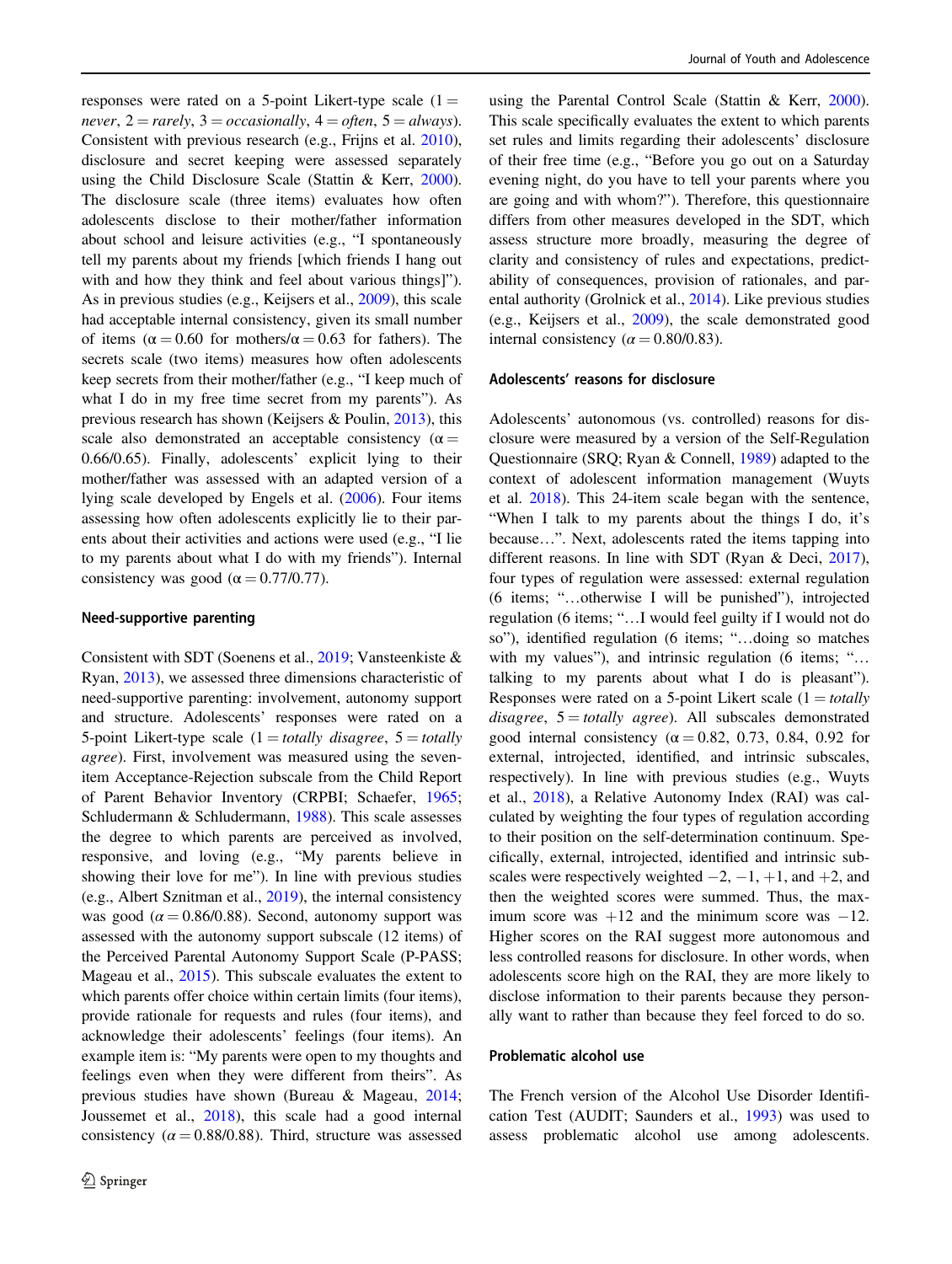Although the AUDIT is a clinical instrument used primarily in the adult population, previous studies have demonstrated its usefulness in screening for alcohol use problems in adolescents (e.g., Liskola et al., [2021\)](#page-16-0). This questionnaire consists of 10 items, the first eight covering the past 12 months and the last two covering the entire lifetime. The questions assess alcohol use (Questions 1 through 3), alcohol use disorder (Question 4 through 6), and alcoholrelated problems (Questions 7 through 10). Each question is scored from 0 to 4 points, for a maximum sum score of 40. As in previous studies (e.g., Liskola et al., [2018](#page-16-0)), if a participant scored "0" on the first question and did not answer the other questions, indicating that he or she did not consume alcohol, a total score of zero was given. In a relatively large study population consisting of clinical and school samples (Liskola et al., [2018\)](#page-16-0), the optimal cut-off value found to detect problematic alcohol use in adolescents was  $\geq$  5. Therefore, consistent with this literature (Liskola et al.,  $2021$ ), participants who scored  $\lt$  5 were identified as "AUDIT-negative" and those who scored  $\geq$  5 were identified as "AUDIT-positive".

#### Statistical Analysis

All statistical analyses were performed using R software (version 4.0.2; R Core Team, [2020\)](#page-17-0). There were 3.9% of missing data. The missing data were replaced using the regularized iterative Principal Components Analysis (PCA) algorithm described by Josse and Husson ([2012,](#page-15-0) [2016](#page-15-0)). The advantage of this imputation method is that it simultaneously considers the similarities between individuals as well as the links between variables. This procedure was applied for all measures except for the AUDIT. Indeed, as recommended in previous studies (e.g., Liskola et al., [2018\)](#page-16-0), when the item other than the first question was missing, the missing item was imputed with the mean of the completed items. When more than one item was missing, the questionnaires were skipped  $(n = 9)$ .

To identify patterns of information management strategies, latent class analyses (LCA; McCutcheon, [1987](#page-16-0)) were conducted using the "poLCA" package (Linzer & Lewis, [2011\)](#page-16-0). The interest of LCA is to identify and describe qualitatively different subgroups within a population (latent classes) based on the interrelation between participants' responses to categorical response variables. LCA was preferred over latent profile analysis (LPA) because it is applied to categorical response variables and because the variables of lying to mother and father tended to be positively skewed. In total, three strategies of information management for each parent (i.e., disclosure to mother/ father, keeping secrets from mother/father, lying to mother/ father) were used together to identify latent classes.

Adolescents reports of information management strategies were rounded to indicate the frequency of use.

First, a series of models were estimated, starting with a one-class model, and then specifying models with an additional class until the model provided no further statistical and conceptual improvement (Nylund-Gibson & Choi, [2018](#page-16-0)). To ensure that the best solution was found, we set the maximum number of iterations to 5000 and used 50 different sets of starting values (Linzer & Lewis, [2011;](#page-16-0) Oberski, [2016\)](#page-16-0). Following recommendations in the literature (e.g., Nylund-Gibson & Choi, [2018;](#page-16-0) Weller et al., [2020](#page-18-0)), we compared LCA models with different numbers of latent classes and selected the optimal solution based on multiple statistical fit indices coupled with the theoretical interpretability of classes. Specifically, the following statistical information criteria (IC) were used: Bayesian Information Criterion (BIC), Akaike Information Criterion (AIC), sample-size adjusted BIC (SABIC), and Consistent AIC (CAIC), with lower IC scores indicating superior fit. An elbow plot was also used to facilitate examination of model fit (Nylund-Gibson & Choi, [2018](#page-16-0)). In addition to IC, we compared models with an adjacent number of classes with the Lo-Mendell-Rubin adjusted likelihood ratio test (LMR-LRT). A statistically significant result indicates that the inclusion of an additional class improves model fit (Bauer, [2021](#page-15-0)). After assessing model fit, we examined several classification diagnostics, although these were not intended to select a final model (Masyn, [2013\)](#page-16-0), but rather to examine the accuracy of classification. Specifically, we considered the entropy, with a value close to 1 and greater than 0.80 supporting the accuracy of the model classification (Nylund-Gibson & Choi, [2018\)](#page-16-0). Average posterior class probabilities (AvePP) were also considered to examine the average probability that the LCA model correctly classifies participants into their most likely class, with values above 0.90 being ideal (Muthén & Muthén, [2000\)](#page-16-0) and those between 0.80 and 0.90 being acceptable (Weller et al., [2020](#page-18-0)). Also considered was the number of participants in each class, which should not contain fewer than 50 cases or 5% of the sample (Muthén & Muthén, [2000](#page-16-0)), unless the model fit strongly supported the chosen solution and the small class makes theoretical sense (Weller et al., [2020\)](#page-18-0). Once the optimal model was identified, we interpreted and labeled the classes by examining the response probabilities conditional on class membership, that is, the probability of an individual choosing a specific response category for a given manifest variable as a function of class membership (e.g., the probability of an adolescent answering "often" for the manifest variable "disclosure" given his/her membership in a certain information management class). Each participant was assigned to a specific class based on their posterior class membership probabilities.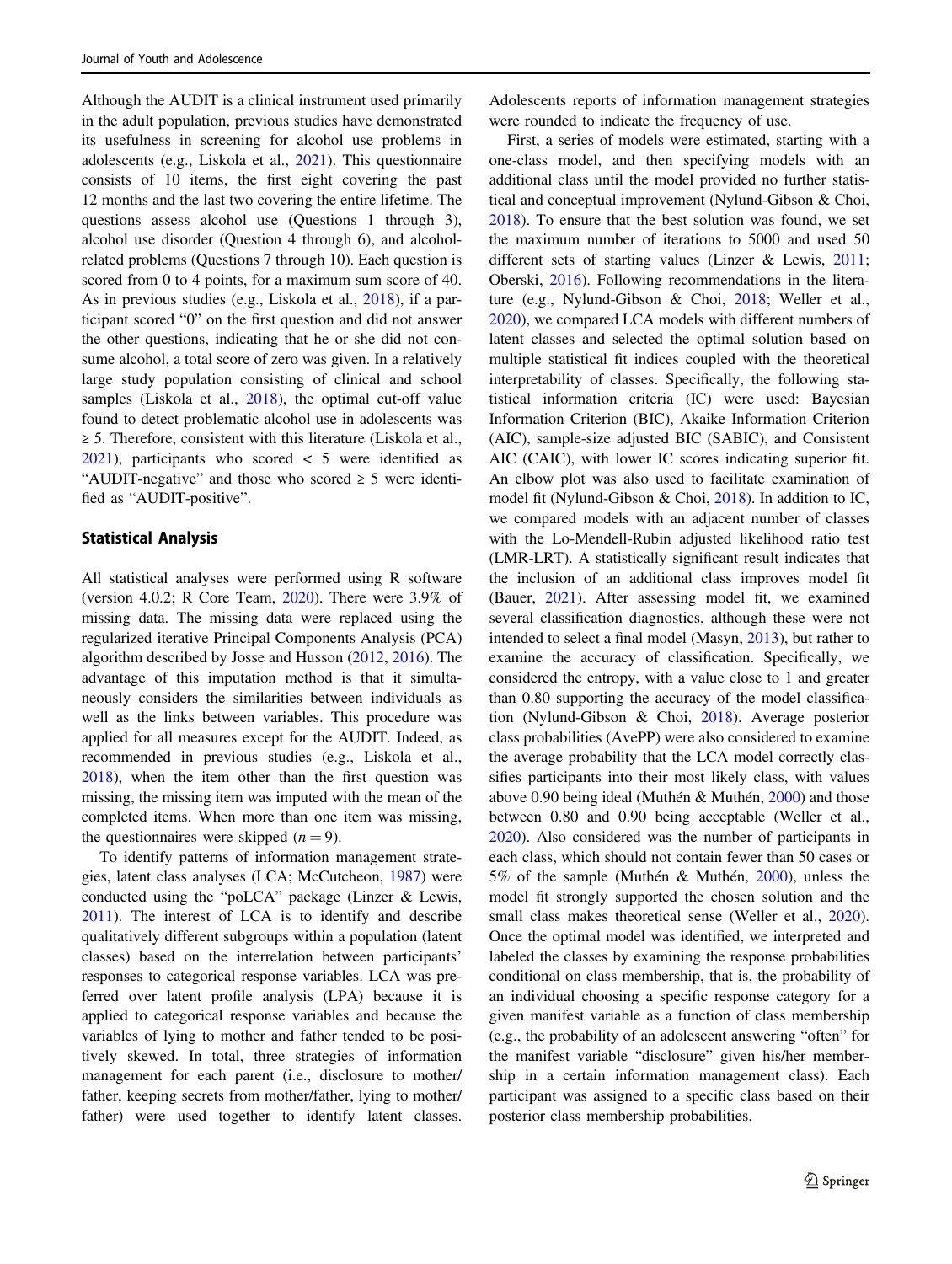Finally, a series of analysis of variance (ANOVA), followed by post hoc analyses based on Tukey's HSD test, were conducted to examine the extent to which information management classes differed with respect to adolescents' perceptions of parental involvement, autonomy support and structure as well as autonomous reasons for disclosure. A chi-square test, followed by pairwise comparison analyses, was conducted to examine the association between class membership and adolescent problematic alcohol use. To further explore this association, additional analyses involved testing logistic regression models predicting problem drinking by class.

# **Results**

As shown in Table 1, descriptive statistics for the study variables suggested that, on average, adolescents often disclose information to their mother, occasionally to their father, and rarely keep secrets from or lie to both parents. In addition, adolescents reported relatively high levels of involvement, autonomy support, and structure on average from both parents. Moreover, adolescents reported on average disclosing information for autonomous reasons. Finally, one in four adolescents was identified as AUDIT-positive.

### Latent Class Analysis

Latent class models with increasing numbers of classes (1 to 5) were estimated and compared until there was no further statistical and theoretical improvement. Table [2](#page-8-0) shows the statistical fit indices and diagnostic criteria for the LCA models. Figure [1](#page-8-0) presents an elbow plot to help interpret model fit. As is often the case in LCA models, not all fit indices supported a single solution (Nylund-Gibson & Choi, [2018](#page-16-0)). Therefore, based on the BIC, which is considered the

Table 1 Descriptive statistics (Means [Standard Deviation] and Proportions) of study variables

|                                     | Parents    |            |  |  |
|-------------------------------------|------------|------------|--|--|
|                                     | Mother     | Father     |  |  |
| Information management strategies   |            |            |  |  |
| Disclosure                          | 3.62(0.88) | 3.12(0.95) |  |  |
| Kept secrets                        | 2.24(1.08) | 2.34(1.10) |  |  |
| Lies                                | 1.96(0.90) | 1.99(0.90) |  |  |
| Perceived need-supportive parenting |            |            |  |  |
| Involvement                         | 4.11(0.69) | 3.82(0.81) |  |  |
| Autonomy support                    | 4.04(0.65) | 3.89(0.68) |  |  |
| Structure                           | 4.32(0.79) | 4.13(0.93) |  |  |
| Autonomous reasons for disclosure   | 3.83(3.26) |            |  |  |
| AUDIT-positive                      | $25.1\%$   |            |  |  |

most reliable indicator (Nylund et al., [2007](#page-16-0)), and the theoretical interpretation of the classes, the three-class model was selected. For the classification diagnostics, the entropy of the three-class model was 0.98, supporting the accuracy of the model classification. The average posterior probabilities were 0.989 for Class 1, 0.997 for Class 2, and 0.999 for Class 3, indicating accurate prediction of class membership for individuals. Enough participants were found in each class (Class 1:  $n = 124$ ; Class 2:  $n = 119$ ; Class 3:  $n = 89$ ).

Then, each latent class was interpreted and labeled by examining the conditional item-response probabilities (see Fig. [2](#page-9-0)). The first class, labeled Reserved (37% of the total sample), consisted of participants who had moderate probabilities of often disclosing information to their mother (probabilities of responding to the response category often: 0.46) and occasionally to their father (probabilities of responding to the response category *occasionally*: 0.43). Members of this class also had high probabilities of rarely keeping information secret from and lying to their mother (probabilities of responding to the response category rarely: 0.86/0.76) and their father (0.81/0.87). The second class, labeled Communicators (36%), comprised participants who had moderate probabilities of often disclosing information to their mother and father (probabilities of responding to the response category often: 0.45/0.43, respectively). Members of this class also had moderate probabilities of rarely keeping secrets from their mother and father (probabilities of responding to the response category rarely: 0.50/0.52, respectively). Members of this class showed a high likelihood of never lying to their mother and father (probabilities of responding to the response category never: 1.00/1.00, respectively). Finally, the third and smallest class, labeled Deceptive (27%), included participants who had moderate probabilities of occasionally disclosing information to their mother (probabilities of responding to the response category occasionally: 0.40) and moderate probabilities of rarely disclosing to their father (probabilities of responding to the response category rarely: 0.39). Members of this class also had moderate probabilities of often keeping secrets from their mother and father (probabilities of responding to the response category often: 0.57/0.46, respectively), and moderate probabilities of occasionally lying to their mother and father (probabilities of responding to the response category occasionally: 0.50/0.42, respectively).

### Differences Between Information Management Classes

The second objective was to examine the extent to which these classes differed with respect to perceived parenting, autonomous reasons for disclosure, and problematic alcohol use. Table [3](#page-9-0) presents, for each class, descriptive statistics for the dimensions of need-supportive parenting (i.e.,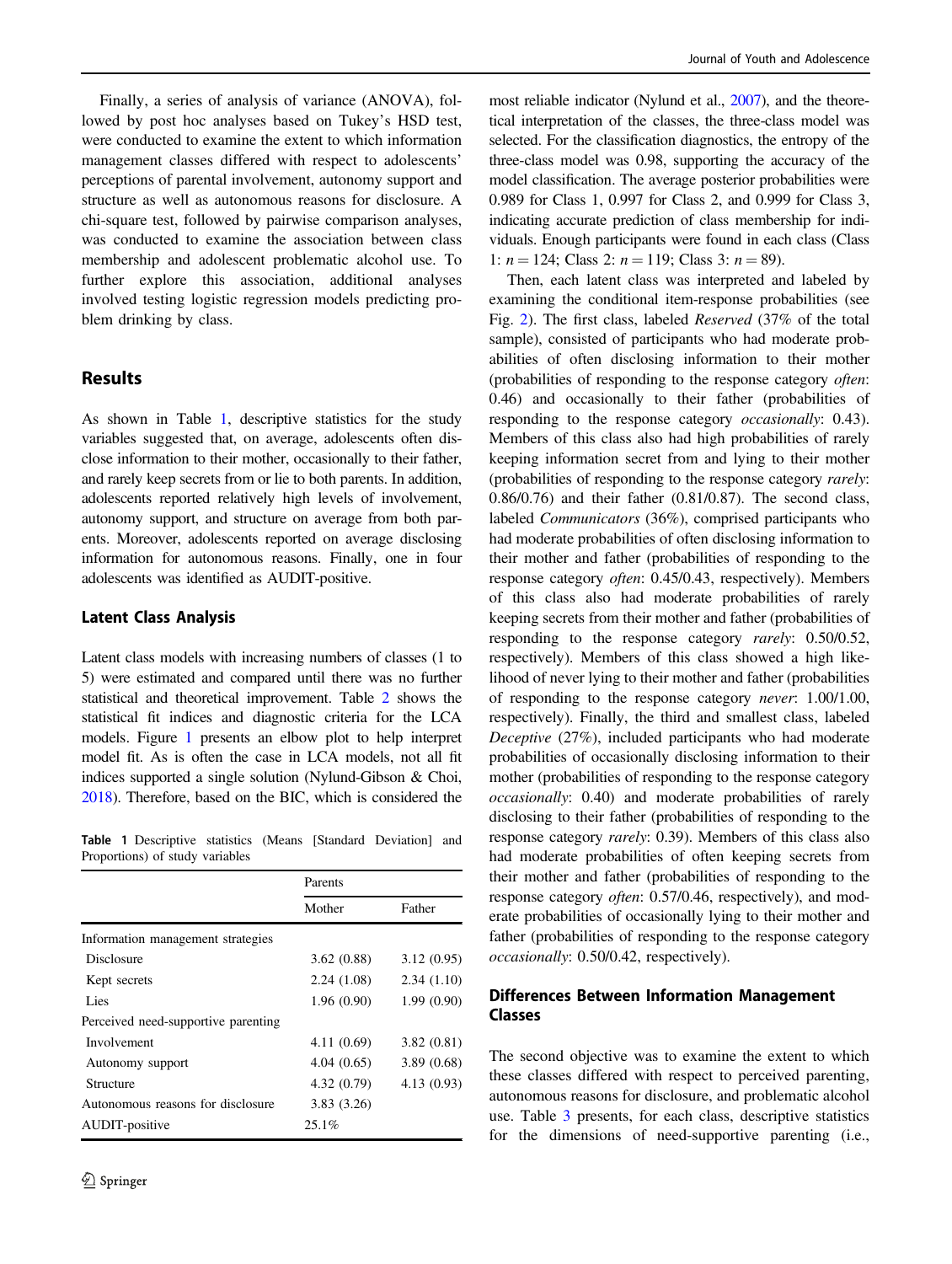<span id="page-8-0"></span>Table 2 Latent class model fitting and diagnostic criteria

| Model     | Model fit criteria         |     |                            |         |              |             |                       |                |  |
|-----------|----------------------------|-----|----------------------------|---------|--------------|-------------|-----------------------|----------------|--|
|           | LL                         | df  | BIC                        | AIC     | <b>SABIC</b> | <b>CAIC</b> |                       | <b>LMR-LRT</b> |  |
| 1 class   | $-2627.31$                 | 308 | 5393.94                    | 5302.62 | 5317.81      | 5417.94     |                       | < 0.001        |  |
| 2 classes | $-2301.51$                 | 283 | 4887.48                    | 4701.03 | 4732.05      | 4936.48     |                       | < 0.001        |  |
| 3 classes | $-2146.18$                 | 258 | 4721.94                    | 4440.36 | 4487.21      | 4795.94     |                       | < 0.001        |  |
| 4 classes | $-2085.90$                 | 233 | 4746.50                    | 4369.80 | 4432.47      | 4845.50     |                       | < 0.001        |  |
| 5 classes | $-2030.76$                 | 208 | 4781.36                    | 4309.52 | 4388.03      | 4905.36     |                       | < 0.001        |  |
| Model     | Classification diagnostics |     |                            |         |              |             |                       |                |  |
|           | Smallest class count $(n)$ |     | Smallest class size $(\%)$ |         | Entropy      |             | <b>Smallest AvePP</b> |                |  |
| 1 class   | 332                        |     | 100                        |         |              |             |                       |                |  |
| 2 classes | 113                        |     | 34                         |         | 0.92         |             | 0.98                  |                |  |
| 3 classes | 89                         |     | 27                         |         | 0.98         |             | 0.99                  |                |  |
| 4 classes | 53                         |     | 16                         |         | 0.98         |             | 0.95                  |                |  |
| 5 classes | 44                         |     | 13                         |         | 0.98         |             | 0.95                  |                |  |

Note. LL LogLikelihood, BIC bayesian information criterion, AIC akaike information criterion, SABIC sample-size adjusted BIC, CAIC consistent AIC, LMR-LRT Lo-Mendell-Rubin adjusted likelihood ratio test, AvePP average posterior class probabilities. Classification diagnostics are presented for information but should not be used as model selection statistics (Masyn, [2013\)](#page-16-0). The bold font indicates the selected model

Fig. 1 Elbow-Plot showing fit indices for LCA models with increasing number of classes



involvement, autonomy support, structure) and autonomous reasons, as well as the proportions of AUDIT-positive adolescents.

First, a series of analyses of variance (ANOVA) showed statistically significant differences between classes in terms of maternal and paternal involvement, maternal and paternal autonomy support, and paternal structure. No statistically significant differences emerged in terms of maternal structure. As expected, post hoc analyses using Tukey's HSD test indicated that adolescents in the Communicators class perceived their mother and their father as more involved and autonomy-supportive than those in the Reserved and Deceptive classes. They also reported higher levels of paternal structure than adolescents in the Deceptive class. Regarding adolescents in the Reserved class, they perceived their mother and father as more involved than adolescents in the Deceptive class and reported higher levels of maternal autonomy support.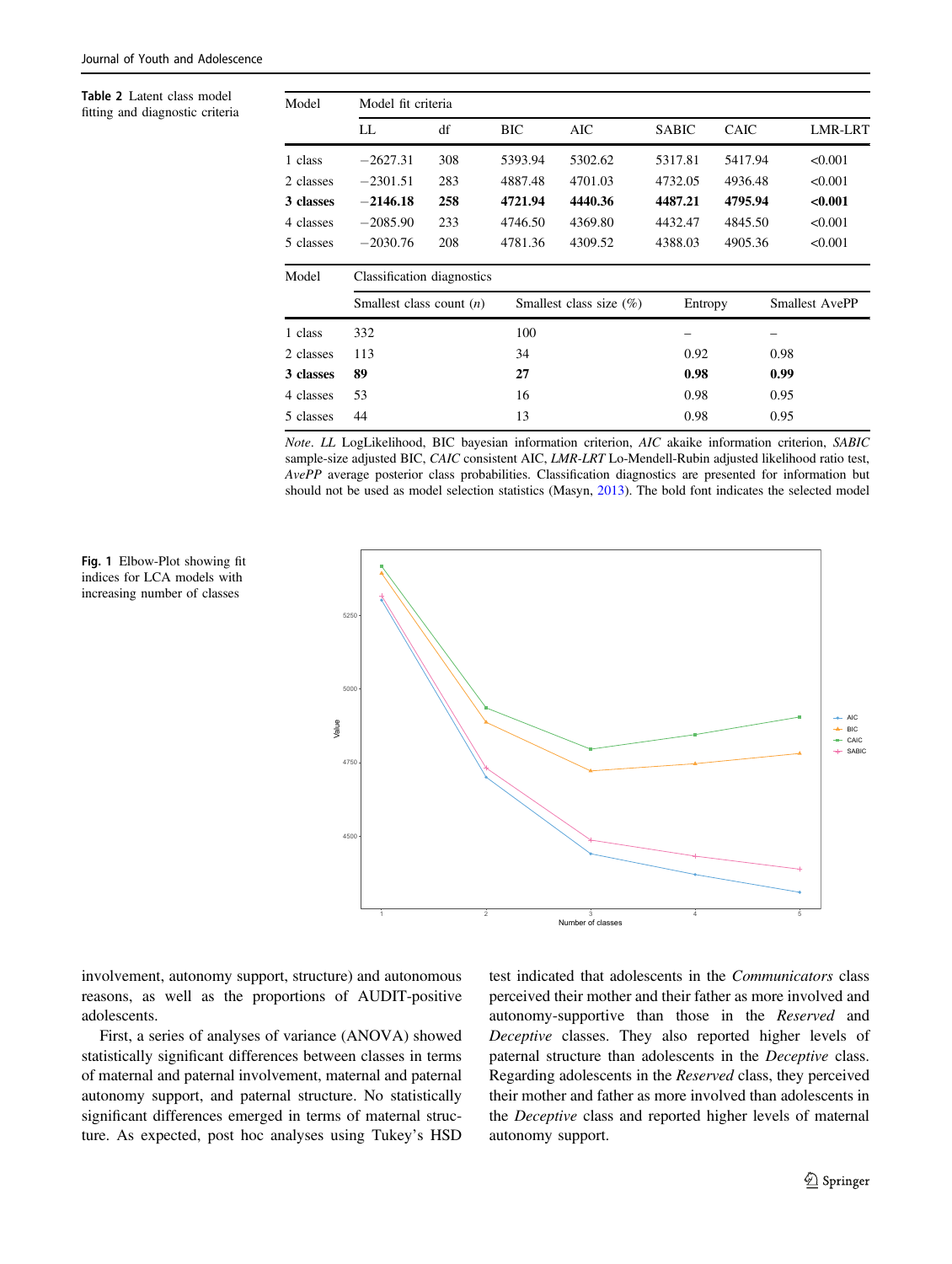

Table 3 Means (standard deviations) and proportions differences between classes of information management with maternal and paternal figures

<span id="page-9-0"></span>Fig. 2 Conditional response

probabilities

| Variable                                      | Classes               |                         |                           |       | <i>F</i> ratio $\chi^2$ | $adj. p-$          | Effect sizes |
|-----------------------------------------------|-----------------------|-------------------------|---------------------------|-------|-------------------------|--------------------|--------------|
|                                               | Reserved              | Communicators Deceptive |                           |       |                         | value              |              |
| Involvement                                   |                       |                         |                           |       |                         |                    |              |
| Mother                                        | 4.10 $(0.62)_{\rm a}$ | 4.34 $(0.54)_{h}$       | 3.83(0.84)                | 15.39 |                         | < 0.001            | 0.09         |
| Father                                        | 3.78 $(0.79)_{a}$     | 4.10 $(0.68)_{h}$       | 3.51 $(0.89)_{c}$         | 14.69 |                         | < 0.001            | 0.08         |
| <b>Autonomy Support</b>                       |                       |                         |                           |       |                         |                    |              |
| Mother                                        | 4.00(0.64)            | 4.31 $(0.48)_{h}$       | $3.75(0.71)$ <sub>c</sub> | 22.25 |                         | < 0.001            | 0.12         |
| Father                                        | 3.78(0.69)            | 4.20 $(0.53)_{h}$       | 3.63(0.68)                | 23.13 |                         | < 0.001            | 0.12         |
| Structure                                     |                       |                         |                           |       |                         |                    |              |
| Mother                                        | 4.32(0.72)            | 4.39(0.81)              | 4.21(0.83)                | 1.33  |                         | 0.266              | 0.01         |
| Father                                        | 4.15 $(0.86)_{ab}$    | 4.26 $(0.89)_{a}$       | 3.93 $(1.04)_{h}$         | 3.34  |                         | $0.042 \quad 0.02$ |              |
| Autonomous<br>reasons for<br>disclosure (RAI) | $3.36(2.72)_{\rm a}$  | 5.65 $(3.08)_{h}$       | $2.05(2.98)_{c}$          | 41.20 |                         | < 0.001            | 0.20         |
| AUDIT-positive                                | $20.8\%$              | $8.5\%$                 | $53.5\%$                  |       | 55.11                   | < 0.001            | 0.41         |

Note. RAI relative autonomy index. Means and proportions with different alphabetic superscripts within a row significantly differ at adjusted p < 0.05. For interpretation of the effect sizes of the ANOVAs, eta squared ( $\eta^2$ ) = 0.01 indicates a small effect,  $\eta^2$  = 0.06 indicates a medium effect, and  $\eta^2$  = 0.14 indicates a large effect. For interpretation of the effect size of the chi-squared test, a Cramer's V (V) of 0.1 to 0.3 indicates a weak association, a V of 0.3 to 0.5 indicates a medium association, and a V above 0.5 indicates a strong association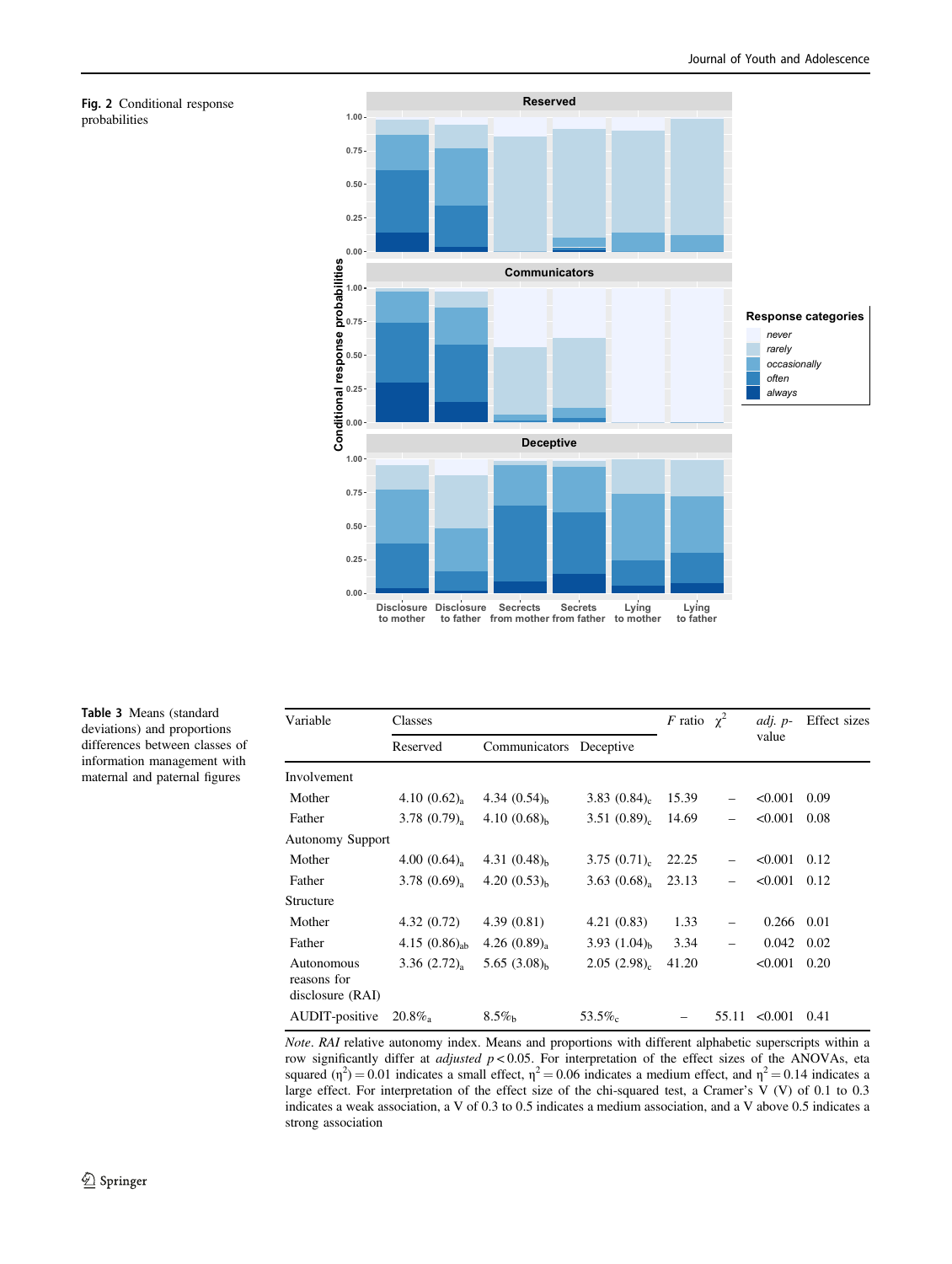Table 4 Results from binary logistic regression models of class membership predicting problematic alcohol use

| Variable                   | Estimate | SЕ   | OR    | OR 95% CI     | adj. <i>p</i> -value |
|----------------------------|----------|------|-------|---------------|----------------------|
| Class (ref. Communicators) |          |      |       |               |                      |
| Reserved                   | 1.04     | 0.40 | 2.82  | $1.32 - 6.43$ | 0.010                |
| Deceptive                  | 2.51     | 0.40 | 12.30 | 5.88-28.00    | < 0.001              |
| Class (ref. Reserved)      |          |      |       |               |                      |
| Communicators              | $-1.04$  | 0.40 | 0.36  | $0.16 - 0.76$ | 0.010                |
| Deceptive                  | 1.47     | 0.31 | 4.37  | $2.39 - 8.15$ | < 0.001              |

Note. SE standard error, OR odds ratio, CI confidence interval.

Second, the ANOVA results also confirmed class differences in autonomous reasons for disclosure. Post hoc analyses using Tukey's HSD showed that adolescents in this Communicators class reported more autonomous reasons for disclosure to their parents than adolescents in the Reserved and Deceptive classes. Additionally, adolescents in the Reserved class reported more autonomous reasons for disclosure than adolescents in the Deceptive class.

Third, results of the chi-square test of independence revealed a statistically significant association between class membership and being AUDIT-positive. As expected, post hoc pairwise comparisons showed that adolescents in the Communicators class were less likely to be AUDIT-positive (8.5%) than adolescents in the Reserved (20.8%) and Deceptive (53.5%) classes. In addition, adolescents in the Deceptive class were more likely to be AUDIT-positive than adolescents in the Reserved class. Because the association between class membership and problem drinking was moderate according to Cramer's V ( $V = 0.41$ ), additional analyses were conducted to further explore this relationship. Specifically, two binary logistic regression models were tested to predict adolescents' problematic drinking based on class membership. The results are presented in Table 4. Overall, adolescents' class membership was associated with problematic alcohol use. For Model 1 (reference  $=$  *Communicators* class), the likelihood to be AUDIT-positive was 2.82 times for adolescents in the Reserved class compared to adolescents in the Communicators class. Furthermore, adolescents from the Deceptive class were even 12.3 times more likely to be AUDITpositive than those from the Communicators class. For Model 2 (reference  $=$  *Reserved* class), adolescents in the Deceptive class were 4.37 times more likely to be AUDITpositive compared to those in the Reserved class.

### **Discussion**

Adolescents' communication with their parents changes over the course of adolescence, generally with an increase in the use of secrets and lies and a decrease in disclosure. Although these changes are thought to help adolescents gain autonomy and assert their privacy (Finkenauer et al., [2008;](#page-15-0) Smetana, [2018](#page-17-0)), previous studies have rarely evidenced positive correlates of adolescents' use of concealment strategies. Simultaneously examining the frequency of use of disclosure, secrets, and lies could help clarify this apparent paradox. However, to date, relatively little research has taken a person-centered approach to identify the different profiles of information management strategies used by adolescents to communicate with their parents. Using latent class analysis, this study aimed to examine the extent to which adolescents vary in their frequency of use of three different information management strategies (disclosure, keeping secrets, lying) in the relationship with their mother and father. The second objective was to explore the extent to which these classes differed in terms of parenting (i.e., involvement, autonomy support, and structure), autonomous reasons for disclosure, and problematic alcohol use.

### Classes of Disclosure, Secrecy and Lying to Mother and Father

Regarding the first study objective, distinct patterns of information management that reflect differences in the frequency with which adolescents use the strategies of disclosure, keeping secrets, and lying emerged as expected. For two of the three patterns that emerged, adolescents were likely to disclose information to both parents relatively frequently and to keep secrets or lie more rarely. Specifically, adolescents in the Reserved class were likely to frequently disclose information to their mother and occasionally to their father, while rarely keeping secrets and rarely lying to both parents. Adolescents in the Communicators class, on the other hand, were likely to frequently disclose information to both parents while rarely keeping secrets and never lie. These patterns suggest that the majority of adolescents accept their parents' involvement in their lives to some degree (Son & Padilla-Walker, [2021\)](#page-17-0), while at the same time keeping some information secret. These observations are consistent with their growing need for autonomy and privacy, which can be satisfied by keeping some information secret (Finkenauer et al., [2009\)](#page-15-0), either to themselves or by sharing it with a confidant other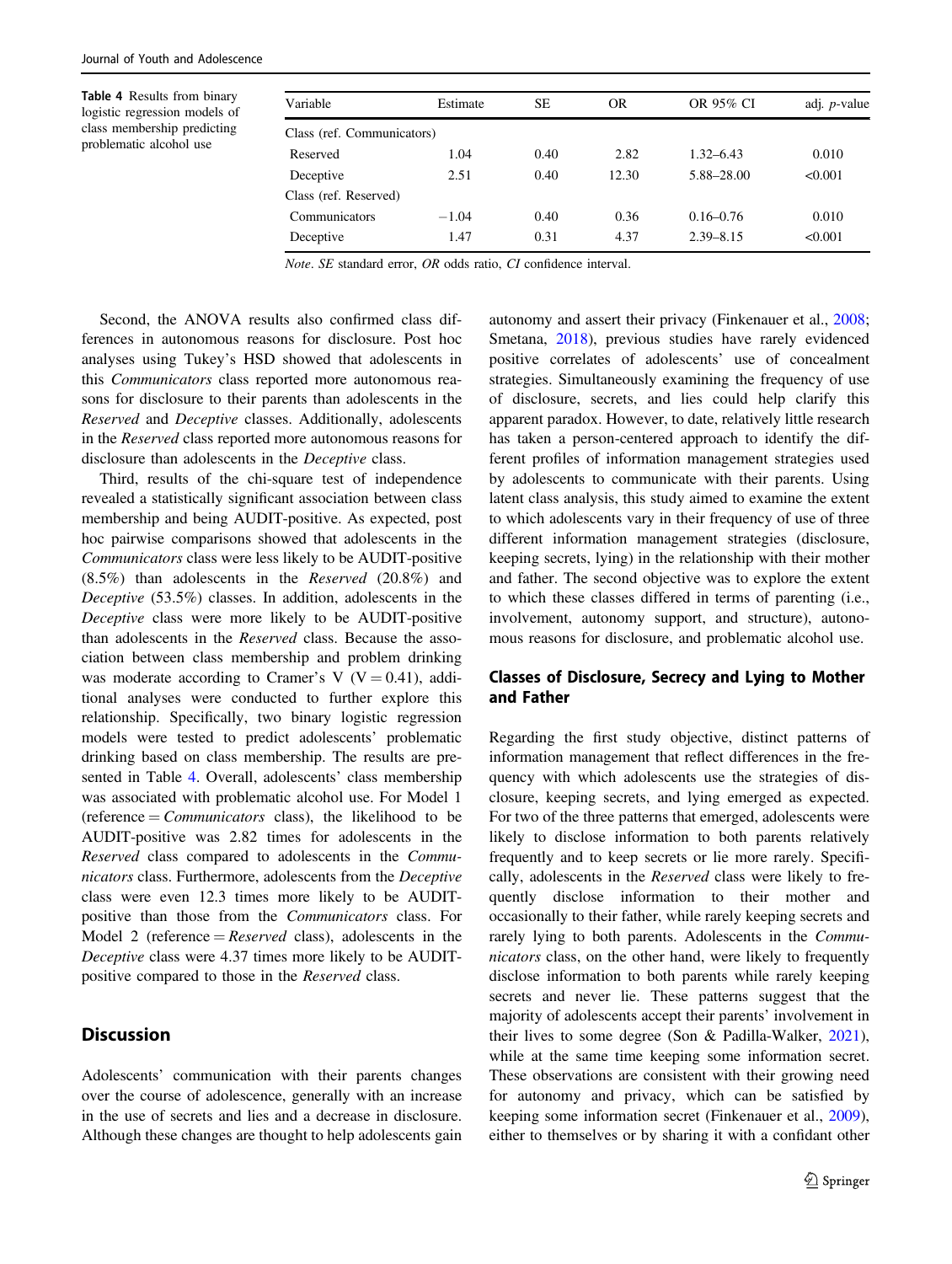than their parents (Frijns et al.,  $2013$ ). At the same time, adolescents also need to maintain a close relationship with their parents, which may be achieved through disclosure (Fletcher & Blair, [2018](#page-15-0)). Although communication remained open in most families, as evidenced by the likelihood of adolescents disclosing information in these two classes, the results also highlight that some adolescents restrain communication with their parents. Indeed, those in the Deceptive class tended to hide information by keeping it secret or by lying, and they disclosed less frequently to their parents. In other words, these adolescents were more likely to create boundaries around information about their extrafamilial lives.

Adolescents' information management profiles in the relationship with their mother and father were relatively similar. Nevertheless, one difference that remains interesting to note between the Reserved class and the Communicators class is the frequency of adolescents' disclosure to their mother and father. While adolescents in both classes were characterized by a tendency to frequently disclose information to their mother, this was not so much the case in the relationship with their father. This result is consistent with previous studies showing that adolescents are more likely to disclose information to their mothers than to their fathers (Elsharnouby & Dost-Gözkan, [2020\)](#page-15-0). It also echoes the fact that mothers are generally more aware of their adolescents' behaviors and activities than fathers (Waizenhofer et al., [2004\)](#page-18-0). This difference may reflect the maintenance of traditional parental roles in some families. Indeed, although mothers' rate of paid employment has increased markedly since the 1970s in OECD countries (OECD, [2010](#page-16-0)), they still spend significantly more time with their children than fathers do (Offer, [2013](#page-16-0)), providing them with opportunities to have conversations with their children during which adolescents can share information (Wil-loughby & Hamza, [2011\)](#page-18-0). Beyond time spent together, mothers also take on more responsibility for disciplining, daily care, and leisure activities for adolescents (Phares et al., [2009](#page-17-0)). By being involved in more areas of adolescents' lives, including their interests and emotional wellbeing, mothers are generally perceived as a source of emotional support and preferred discussion partners (Smetana et al., [2006](#page-17-0)). This division of roles between mothers and fathers is known to be colored from childhood by gender role beliefs as well as societal and institutional constraints (Pedulla & Thébaud, [2015\)](#page-17-0). For example, previous studies have shown that parents' endorsement of an egalitarian gender ideology is associated with father warmth and engagement in childcare (Kuo et al., [2018](#page-16-0)). However, even if parents have an egalitarian view of gender roles, factors related to their environment, such as workplace characteristics, may still limit fathers' involvement. For example, greater experience with work-family conflict

prevents fathers' engagement (Kuo et al., [2018\)](#page-16-0). In contrast, parental leave for fathers (Petts & Knoester, [2018\)](#page-17-0), job flexibility (Carlson et al., [2021\)](#page-15-0), and family-supportive workplace (Holmes et al., [2020](#page-15-0)) have been shown to promote father warmth and engagement.

Overall, the results suggest that adolescents actively manage their parents' access to information through a mixture of disclosure and concealment strategies, as indicated by previous studies (e.g., Elsharnouby & Dost-Gözkan, [2020](#page-15-0)). These observations underscore the value of examining the unique ways in which adolescents regulate the boundaries of their activities and friendships with both parents by considering multiple information management strategies, rather than examining these separately. To explain the observed variation in adolescents' information management, we next examined whether these patterns differ with respect to perceptions of parenting and their own drinking behaviors.

# Information Management Classes and Need-Supportive Parenting

As hypothesized, the results revealed that classes differed in terms of parental involvement and autonomy support. Specifically, adolescents in the Communicators class reported the highest levels of maternal and paternal involvement and autonomy support, whereas adolescents in the Deceptive class generally reported the lowest levels of these parenting dimensions. In addition, although adolescents in the Reserved class reported lower levels of parental involvement and autonomy support than those in the Communicators class, they perceived greater maternal and parental involvement as well as greater maternal autonomy support than those in the Deceptive class. These findings are consistent with previous studies showing that adolescents who are more likely to disclose information to their parents about their daily life are those whose parents are responsive (e.g., Soenens et al., [2006](#page-17-0)) and autonomy-supportive (e.g., Mageau et al., [2017\)](#page-16-0). Hence, adolescents play an active role in the socialization process through their evaluations and responses to parental behaviors (Soenens & Vansteenkiste, [2020](#page-17-0)).

One possible way to explain adolescents' information management strategies used to respond to their parents' behaviors is through the lens of their needs for autonomy and relatedness as defined in SDT (Ryan & Deci, [2017\)](#page-17-0). The perception of parents' behaviors as satisfying (vs. thwarting) their needs is indeed likely to influence adolescents' likelihood to disclose (vs. conceal) information to maintain (or reaffirm) a sufficient level of need satisfaction in the relationship with their parents (Wuyts et al., [2018\)](#page-18-0). In cases where the relationship with their parents are perceived by adolescents as uninvolved and unsupportive of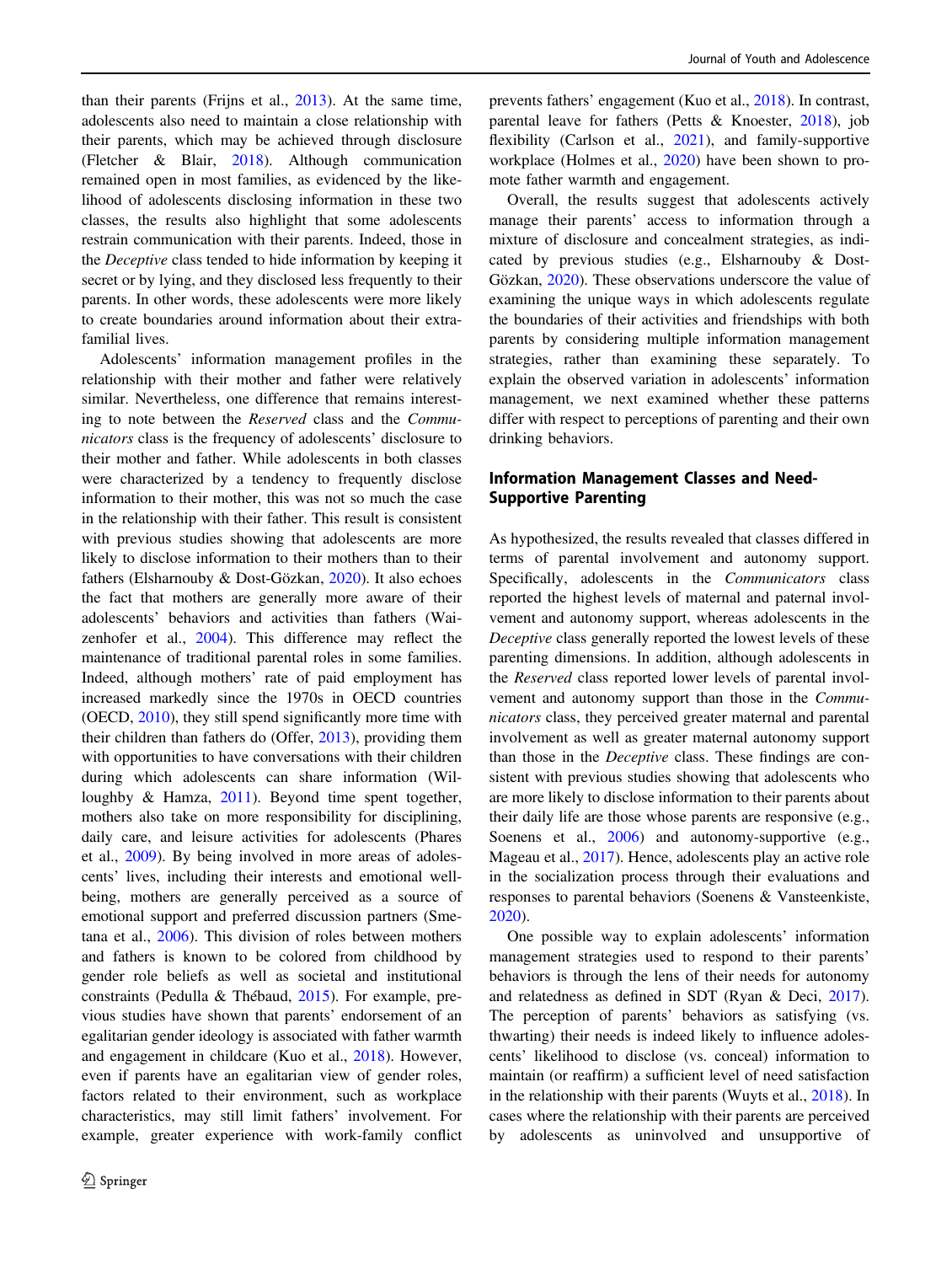autonomy (similar to those in the Deceptive class) and, therefore, threatening their autonomy, the use of concealment strategies could be interpreted as a way of expressing autonomy in the relationship with their parents (Parkin & Kuczynski, [2012](#page-17-0)). Similarly, it is also possible that these adolescents perceived their parents' behaviors as compromising their relatedness need and, in turn, actively hide information from their parents because they want to protect family relationships. These adolescents could also feel disengaged or detached from their parents and strongly value independence (Van Petegem et al., [2013](#page-18-0)). This echoes the fact that adolescents who are concerned about maintaining privacy over personal information (Tilton-Weaver & Marshall, [2008](#page-17-0)), negative parental reactions (e.g., sanctions, worries, or disappointments; Metzger et al., [2020\)](#page-16-0), or lack of parental interest (Fletcher & Blair, [2018\)](#page-15-0) are more likely to withhold information. Conversely, for adolescents who perceive their relationship with their parents as needsupportive (such as those in the *Communicators* class), they attempt to maintain an intimate relationship with their parents through disclosure and share information for certain purposes, and thus preserve both their needs for relatedness and autonomy (Tokić Milaković et al., [2018\)](#page-18-0). This echoes adolescents' reasoning for informing their parents that includes building or maintaining trust (Bakken & Brown, [2010\)](#page-14-0) or positive parental reactions (e.g., empathic understanding, support; Tokić & Pećnik, [2011](#page-18-0)).

As for the dimension of parental structure, the results are more mixed. Indeed, the classes differed only in terms of paternal structure. It may be important to consider the communication style and the general family climate in which parental rule setting (Van Petegem et al., [2017](#page-18-0)) and monitoring practices (Baudat et al., [2020](#page-14-0)) take place. Indeed, when parents are only moderately involved and autonomy-supportive, their limits and regulations may be perceived and appraised differently, compared to when parents are high on involvement and autonomy support, hence bringing about adolescents to employ different communication management strategies. In line with this, the present findings suggest that between-class differences are particularly pronounced for autonomy support and involvement, and not so much for parental structure in the context of adolescents' disclosure.

# Information Management Classes and Autonomous Reasons for Disclosure

As expected, the results indicated that information management classes differed in terms of adolescents' autonomous reasons disclosing information to parents. Specifically, adolescents in the Communicators class reported the highest levels of autonomous reasons, whereas adolescents in the Deceptive class reported the lowest levels. These findings are consistent with the observed between-class differences in parental involvement and autonomy support. In addition to reporting the highest levels of parental involvement and autonomy support, adolescents in the Communicators class are likely to share information because they personally choose to do so. In contrast, adolescents in the Deceptive class who report lower levels of parental involvement and autonomy support would share information because they feel forced. In this case, withholding information for autonomous reasons might actually be considered a more adaptative response strategy to parental behaviors that may frustrate their needs (e.g., controlling or intrusive practices), as compared to the disclosure of information for controlled reasons (Vansteenkiste, [2018\)](#page-18-0). Indeed, disclosing information under parental pressure can be seen as a form of rigid compliance, a response that occurs when adolescents submit to needthwarting parenting behaviors because they feel pressured to do so (Soenens et al., [2015](#page-17-0)). This type of response is considered less optimal, as adolescents completely set aside their preferences and choices, and which has been shown to predict internalizing difficulties (Brenning et al., [2019\)](#page-15-0).

Overall, these findings are consistent with previous studies indicating that adolescents interpret parental behaviors in terms of meeting their basic psychological needs, which, when supported, increases their disclosure (Tokić Milaković et al., [2018\)](#page-18-0) and autonomous reasons for that disclosure (Wuyts et al., [2018](#page-18-0)). Therefore, it seems important that both parents provide a responsive and autonomysupportive context and refrain from using controlling practices, as the latter is likely to be ineffective or even backfire, bringing more secrets and lies instead of disclosure (Baudat et al., [2020](#page-14-0)).

# Information Management Classes and Problematic Alcohol Use

As hypothesized, the results indicate that classes of information management were associated with problematic drinking among adolescents. Specifically, adolescents in the Communicators class reported the least problematic drinking, whereas adolescents in the Deceptive class reported the most problematic drinking. In addition, although adolescents in the Reserved class reported more problematic alcohol use than adolescents in the Communicators class, they were less involved in such behaviors than adolescents in the Deceptive class, one in two of whom were concerned with problematic drinking patterns. Consistent with previous studies examining the relationship between patterns of information management and adolescent adjustment (Cumsille et al.,  $2010$ ) and well-being (Elsharnouby & Dost-Gözkan, [2020](#page-15-0)), it appears that it is particularly those adolescents who frequently withhold information from their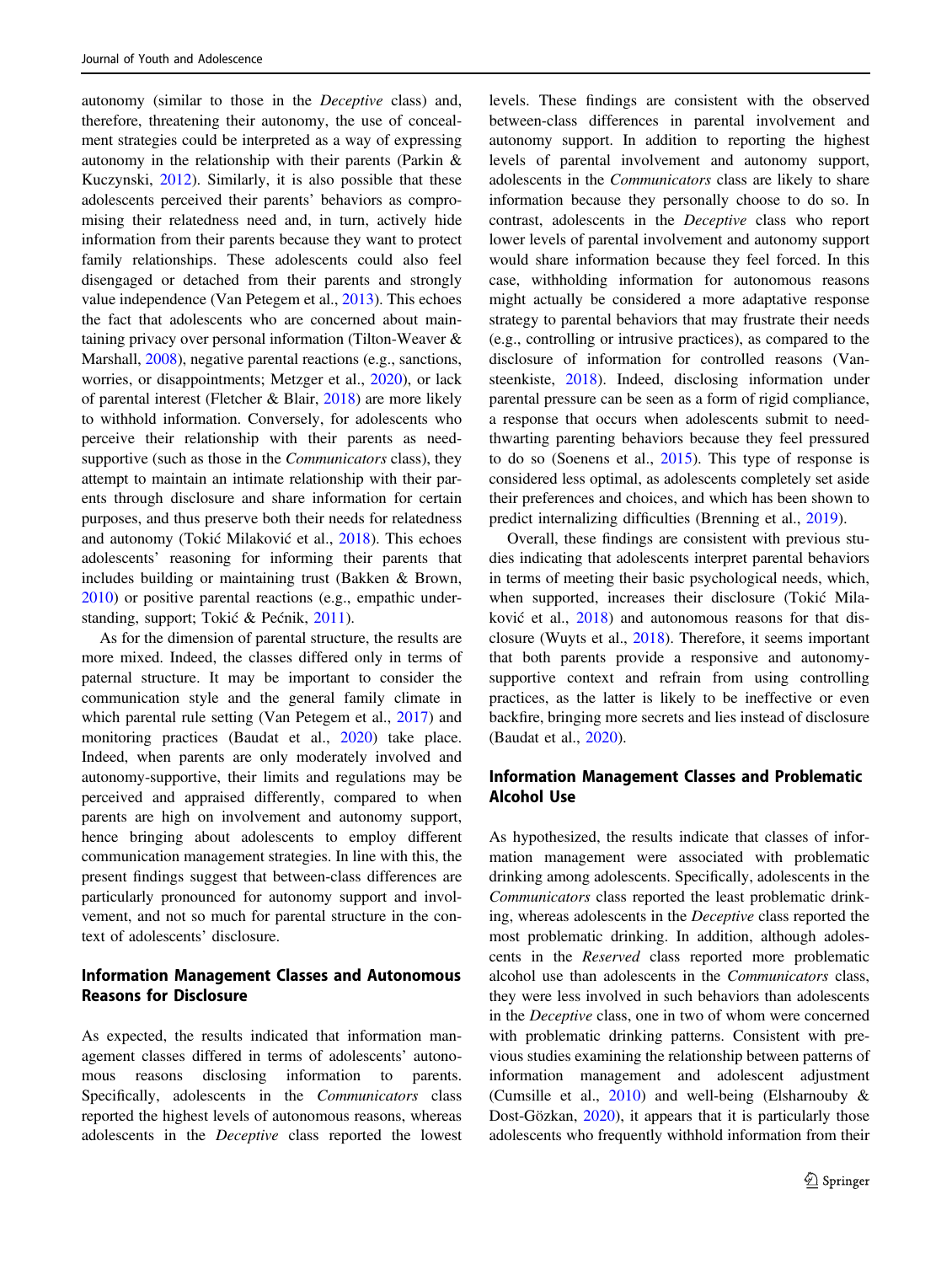parents (by keeping secrets or lying) and at the same time sporadically only disclose (i.e., those in the *Deceptive* class) who have the most drinking problems. In contrast, adolescents who frequently disclose are less affected by these problems—and this is even though they sometimes keep secrets. The latter point provides a more nuanced picture of concealment, which has mostly been viewed as the dark side of communication because of its negative associations with adolescent development. These strategies do not consistently have a negative impact on adolescent adjustment if they are only used occasionally by adolescents and accompanied by disclosure to both parents (Talwar & Crossman, [2011](#page-17-0)).

Because of the cross-sectional nature of the links between class membership and problem drinking, they could be interpreted in two ways. On the one hand, information management patterns could be symptomatic of problematic drinking behaviors. When adolescents decide to disclose or withhold information, they typically consider their own behaviors (Marshall et al., [2005\)](#page-16-0). For example, adolescents who engage in drinking behaviors generally prefer to disclose less information and withhold information to avoid negative parental reactions, such as punishment or parental disappointment (Metzger et al., [2020](#page-16-0)). On the other hand, specific information management strategies may also be predictive of changing drinking patterns. Indeed, past research found that disclosure is associated with adolescents' substance use through parental knowledge (e.g., Kapetanovic et al., [2020\)](#page-16-0). Given that adolescents' disclosures are the primary source of parents' knowledge (Kerr et al., [2010](#page-16-0)), parents whose adolescents disclose less and retain more information have less knowledge about their children's daily activities, whereabouts, and friends. In turn, parents with limited information brought to their attention have fewer opportunities to guide their children (Marshall et al., [2005\)](#page-16-0) or regulate their potential relationships with deviant peers (Laird et al., [2008\)](#page-16-0). Ultimately, the nature of the relationship between information management and alcohol use is likely to be bidirectional and may potentially bring about a vicious cycle: adolescents who drink alcohol more frequently are more likely to hide information, which may yield further increases in their alcohol consumption (McCann et al., [2016](#page-16-0)). From a prevention point of view, it is therefore important for parents to offer a supportive family climate that encourages adolescents to continue sharing information with their parents, even when they engage in risky behaviors such as alcohol use.

### Limitations and Future Directions

Despite its strengths, including the use of a person-centered approach to identify information management profiles of adolescents in the relationship with their mother and their

father, this study has several limitations that could be addressed in future studies. An initial limitation concerns the measures used. Although we sought to examine associations between adolescents' information management classes and alcohol use, the measures of information management strategies covered a limited number of topics, such as school or leisure activities. However, based on social domain theory (Nucci, [1996;](#page-16-0) Smetana et al., [2014;](#page-17-0) Turiel, [1983\)](#page-18-0), previous research has shown that adolescents manage parental knowledge about their daily lives differently depending on whether they feel parental authority is legitimate over the topic of discussion (e.g., Smetana & Metzger, [2008](#page-17-0)). Future research would benefit from developing questionnaires specific to the psychosocial adjustment indicator under consideration, and to consider whether or not information is considered private or not based on adolescents' perception. Similarly, of the parenting measures we used, only one was specific to the context of adolescent information management. Although the results showed that adolescents disclose information more frequently in responsive and autonomy supportive parenting contexts, existing measures assessing parenting that directly address adolescents' information management (e.g., Tokić Milaković & Pećnik, [2014\)](#page-18-0) should be more widely used. In addition, to get a complete picture of parental dimensions related to adolescent information management, future studies could also consider need-thwarting parenting (Vansteenkiste & Ryan, [2013\)](#page-18-0), such as parental overprotection (e.g., Van Petegem et al., [2020\)](#page-18-0). Second, for each type of strategy, we combined several items to obtain an overall frequency of use of that strategy. Indeed, the topic of discussion covered by the items was not systematically comparable across the strategies evaluated and considering the items of each strategy separately would have introduced too much complexity in the model. In line with social domain theory (Nucci, [1996;](#page-16-0) Smetana et al., [2014](#page-17-0); Turiel, [1983\)](#page-18-0), it is also an important avenue of research to examine the frequency of use of information management strategies that cover similar topics of discussion in order to explore and compare what information is disclosed, omitted (by secrets), or distorted (by lies). Third, because the adolescents in the sample had two parental figures, regardless of the biological nature of that relationship, the results may not be representative of families with only one parental figure or rainbow families. Finally, the cross-sectional design of the study does not allow us to infer the direction of effects between adolescents' information management strategies, parenting and alcohol use, nor does it allow us to examine whether class membership changes over the course of adolescence. Future longitudinal studies are needed to examine the development of information management patterns during adolescence, because what adolescents consider private information and how they manage this information is supposed to change with age (Smetana et al., [2006](#page-17-0)).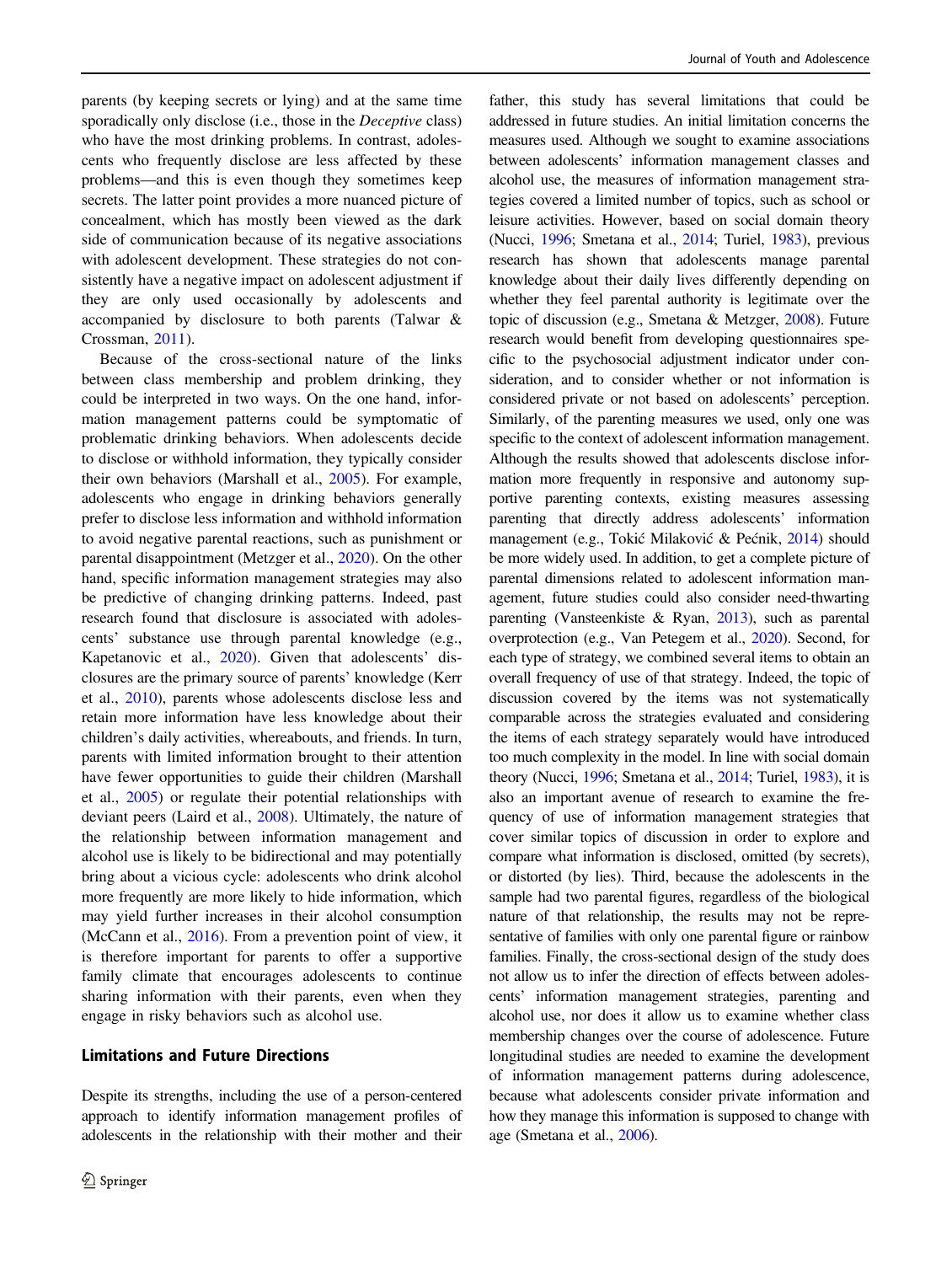# <span id="page-14-0"></span>Conclusion

Adolescents' use of disclosure and concealment strategies in the relationship with their parents have important implications for their adjustment. However, as far as we know, the patterns of disclosure, secrecy, and lying to mothers and fathers, and their relations with parenting, motivation to disclose, and alcohol use have not yet been examined. Using latent class analysis, this study filled this gap by describing constellations of information management among adolescents based on frequency of use of disclosure, secrets, and lies with their mothers and their fathers, and exploring how these patterns differ in terms of perceived need-supportive parenting, autonomous reasons for disclosure, and problematic alcohol use. As expected, the findings highlighted the heterogeneity of the information management process among middle adolescents. Specifically, three unique patterns of information management in adolescents emerged: Reserved, Communicators, and Deceptive. Communication remained relatively open in most families in which parents are perceived as need-supportive and adolescents report less problematic drinking. Communication was more limited among adolescents who reported perceiving the lower levels of parental involvement and autonomy support as well as less autonomous reasons for disclosure, and those who engaged more often in problem drinking. These findings highlight the importance for adolescents to continue sharing information with both parents, even if they also sometimes keep secrets, and for parents to offer an atmosphere that encourages adolescents to freely talk to them.

Acknowledgements The authors would like to thank the adolescents and their parents who kindly agreed to participate in the study. We are also grateful to the principals and deans of the schools, and to the Direction générale de l'enseignement obligatoire (DGEO) of the Canton de Vaud in Switzerland. We thank Nadia Barmaverain for assistance with data collection and entry, and Prof. Geneviève Mageau for her valuable suggestions on the manuscript.

Authors' Contributions SB designed the study and conducted it, performed the statistical analyses, interpreted the results, and wrote the manuscript; GM participated in the statistical analyses, interpretation of the results, and writing of the manuscript; SVP participated in the design of the study, interpretation of the data, and writing of the manuscript; GZ participated in the design of the study, supervised the study, and helped writing the manuscript. All authors read and approved the final manuscript.

Funding Open access funding provided by University of Lausanne.

Data Sharing Declaration This manuscript's data will not be deposited.

### Compliance with Ethical Standards

Conflict of Interest The authors declare that they have no conflict of interest.

Ethical Approval The study was conducted in accordance with the ethical standards of the Swiss Society of Psychology (SSP). The study was approved by the Coordinating committee for educational research of the Canton de Vaud, Switzerland.

Informed Consent Informed consent was obtained from all participants included in the study.

Publisher's note Springer Nature remains neutral with regard to jurisdictional claims in published maps and institutional affiliations.

Open Access This article is licensed under a Creative Commons Attribution 4.0 International License, which permits use, sharing, adaptation, distribution and reproduction in any medium or format, as long as you give appropriate credit to the original author(s) and the source, provide a link to the Creative Commons license, and indicate if changes were made. The images or other third party material in this article are included in the article's Creative Commons license, unless indicated otherwise in a credit line to the material. If material is not included in the article's Creative Commons license and your intended use is not permitted by statutory regulation or exceeds the permitted use, you will need to obtain permission directly from the copyright holder. To view a copy of this license, visit [http://creativecommons.](http://creativecommons.org/licenses/by/4.0/) [org/licenses/by/4.0/](http://creativecommons.org/licenses/by/4.0/).

### References

- Afifi, T. D., Caughlin, J., & Afifi, W. A. (2007). The dark side (and light side) of avoidance and secrets. In B. H. Spitzberg & W. R. Cupach (Eds.), The dark side of interpersonal communication. 2 ed. (pp. 66–91. Lawrence Erlbaum Associates.
- Albert Sznitman, G., Zimmermann, G., & Van Petegem, S. (2019). Further insight into adolescent personal identity statuses: Differences based on self-esteem, family climate, and family communication. Journal of Adolescence, 71, 99–109. [https://doi.org/10.](https://doi.org/10.1016/j.adolescence.2019.01.003) [1016/j.adolescence.2019.01.003.](https://doi.org/10.1016/j.adolescence.2019.01.003)
- Alcohol and Public Policy Group. (2010). Alcohol: No ordinary commodity – A summary of the second edition. Addiction, 105 (5), 769–779. [https://doi.org/10.1111/j.1360-0443.2010.02945.x.](https://doi.org/10.1111/j.1360-0443.2010.02945.x)
- Almas, A. N., Grusec, J. E., & Tackett, J. L. (2011). Children's disclosure and secrecy: Links to maternal parenting characteristics and children's coping skills. Social Development, 20(3), 624–643. [https://doi.org/10.1111/j.1467-9507.2010.00602.x.](https://doi.org/10.1111/j.1467-9507.2010.00602.x)
- Bakken, J. P., & Brown, B. B. (2010). Adolescent secretive behavior: African American and Hmong adolescents' strategies and justifications for managing parents' knowledge about peers. Journal of Research on Adolescence, 20(2), 359–388. [https://doi.org/10.](https://doi.org/10.1111/j.1532-7795.2010.00642.x) [1111/j.1532-7795.2010.00642.x](https://doi.org/10.1111/j.1532-7795.2010.00642.x).
- Barnes, G. M., Hoffman, J. H., Welte, J. W., Farrell, M. P., & Dintcheff, B. A. (2007). Adolescents' time use: Effects on substance use, delinquency and sexual activity. Journal of Youth and Adolescence, 36(5), 697–710. [https://doi.org/10.1007/s10964-](https://doi.org/10.1007/s10964-006-9075-0) [006-9075-0](https://doi.org/10.1007/s10964-006-9075-0).
- Baudat, S., Van Petegem, S., Antonietti, J.-P., Albert Sznitman, G., & Zimmermann, G. (2020). Developmental changes in secrecy during middle adolescence: Links with alcohol use and perceived controlling parenting. Journal of Youth and Adolescence, 49(8), 1583–1600. <https://doi.org/10.1007/s10964-020-01281-3>.
- Baudat, S., Van Petegem, S., Antonietti, J.-P., & Zimmermann, G. (2020). Parental solicitation and adolescents' information management: The moderating role of autonomy-supportive parenting. Journal of Child and Family Studies, 29(2), 426-441. [https://doi.](https://doi.org/10.1007/s10826-019-01687-z) [org/10.1007/s10826-019-01687-z.](https://doi.org/10.1007/s10826-019-01687-z)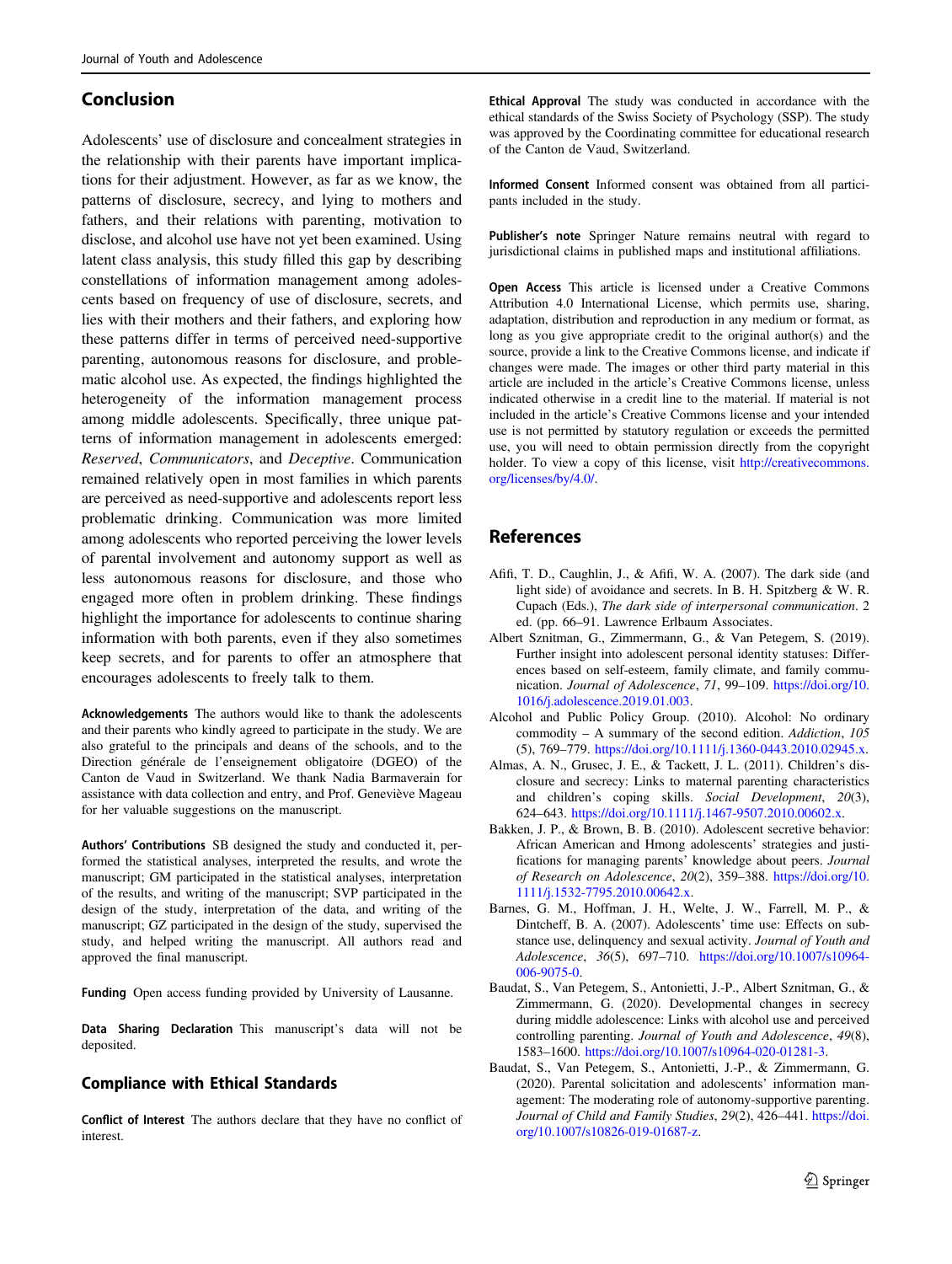- <span id="page-15-0"></span>Bauer, J. (2021). A primer to latent profile and latent class analysis. PsyArXiv. <https://doi.org/10.31234/osf.io/97uab>.
- Boden, J. M., & Fergusson, D. M. (2011). The short- and long-term consequences of adolescent alcohol use. In J. Saunders & J. Rey (Eds.), Young People and Alcohol (pp. 32–44. Wiley-Blackwell. <https://doi.org/10.1002/9781118785089.ch3>
- Brenning, K. M., Antrop, I., Van Petegem, S., Soenens, B., De Meulenaere, J., Rodríguez-Meirinhos, A., & Vansteenkiste, M. (2019). I won't obey!: Psychologically controlling parenting and (non)-clinical adolescents' responses to rule-setting. Journal of Clinical Psychology, 75(6), 1034–1046. [https://doi.org/10.1002/](https://doi.org/10.1002/jclp.22750) [jclp.22750.](https://doi.org/10.1002/jclp.22750)
- Bureau, J. S., & Mageau, G. A. (2014). Parental autonomy support and honesty: The mediating role of identification with the honesty value and perceived costs and benefits of honesty. Journal of Adolescence, 37(3), 225–236. [https://doi.org/10.1016/j.adolescence.2013.](https://doi.org/10.1016/j.adolescence.2013.12.007) [12.007.](https://doi.org/10.1016/j.adolescence.2013.12.007)
- Carlson, D. L., Petts, R. J., & Pepin, J. R. (2021). Flexplace work and partnered fathers' time in housework and childcare. Men and Masculinities, 24(4), 547–570. [https://doi.org/10.1177/](https://doi.org/10.1177/1097184X211014929) [1097184X211014929.](https://doi.org/10.1177/1097184X211014929)
- Cumsille, P., Darling, N., & Martínez, M. L. (2010). Shading the truth: The patterning of adolescents' decisions to avoid issues, disclose, or lie to parents. Journal of Adolescence, 33(2), 285–296. [https://](https://doi.org/10.1016/j.adolescence.2009.10.008) [doi.org/10.1016/j.adolescence.2009.10.008.](https://doi.org/10.1016/j.adolescence.2009.10.008)
- Darling, N., Cumsille, P., Caldwell, L., & Dowdy, B. (2006). Predictors of adolescents' disclosure to parents and perceived parental knowledge: Between- and within-person differences. Journal of Youth and Adolescence, 35(4), 659–670. [https://doi.](https://doi.org/10.1007/s10964-006-9058-1) [org/10.1007/s10964-006-9058-1.](https://doi.org/10.1007/s10964-006-9058-1)
- Delgrande Jordan, M., Schneider, E., Eichenberger, Y., & Kretschmann, A. (2019). La consommation de susbtances psychoactives des 11 à 15 ans en Suisse - Situation en 2018 et évolution depuis 1986 - Résultats de l'étude Health Behavior in School-aged Children (HBSC) (rapport de recherche n°100). Addiction Suisse. [http://hbsc.ch/pdf/hbsc\\_bibliographie\\_292.pdf](http://hbsc.ch/pdf/hbsc_bibliographie_292.pdf).
- Elsharnouby, E., & Dost-Gözkan, A. (2020). Adolescents' well-being with respect to the patterns of disclosure to and secrecy from parents and the best friend: A person-centered examination. Journal of Youth and Adolescence, 49(8), 1687-1701. [https://doi.](https://doi.org/10.1007/s10964-020-01246-6) [org/10.1007/s10964-020-01246-6](https://doi.org/10.1007/s10964-020-01246-6).
- Engels, R. C. M. E., Finkenauer, C., & van Kooten, D. (2006). Lying behavior, family functioning and adjustment in early adolescence. Journal of Youth and Adolescence, 35(6), 949-958. [https://doi.](https://doi.org/10.1007/s10964-006-9082-1) [org/10.1007/s10964-006-9082-1.](https://doi.org/10.1007/s10964-006-9082-1)
- Finkenauer, C., Engels, R. C. M. E., & Kubacka, K. E. (2008). Relational implications of secrecy and concealment in parentadolescent relationships. In M. Kerr, H. Stattin, & R. C. M. E. Engels (Eds.), What can parents do? New insights into the role of parents in adolescent problem behavior (pp. 43–64). John Wiley & Sons.
- Finkenauer, C., Kubacka, K. E., Engels, R. C. M. E., & Kerkhof, P. (2009). Secrecy in close relationships: Investigating its intrapersonal and interpersonal effects. In T. D. Afifi & W. A. Afifi (Eds.), Uncertainty, information management, and disclosure decisions: Theories and applications (pp. 300–319). Routledge.
- Fletcher, A. C., & Blair, B. L. (2018). Youth disclosure about friendships across the transition to middle school. The Journal of Early Adolescence, 38(5), 606–628. [https://doi.org/10.1177/](https://doi.org/10.1177/0272431616687673) [0272431616687673.](https://doi.org/10.1177/0272431616687673)
- Frijns, T., & Finkenauer, C. (2009). Longitudinal associations between keeping a secret and psychosocial adjustment in adolescence. International Journal of Behavioral Development, 33(2), 145–154. [https://doi.org/10.1177/0165025408098020.](https://doi.org/10.1177/0165025408098020)
- Frijns, T., Finkenauer, C., & Keijsers, L. (2013). Shared secrets versus secrets kept private are linked to better adolescent adjustment.

Journal of Adolescence, 36(1), 55–64. [https://doi.org/10.1016/j.](https://doi.org/10.1016/j.adolescence.2012.09.005) [adolescence.2012.09.005](https://doi.org/10.1016/j.adolescence.2012.09.005).

- Frijns, T., Keijsers, L., Branje, S., & Meeus, W. (2010). What parents don't know and how it may affect their children: Qualifying the disclosure–adjustment link. Journal of Adolescence, 33(2), 261–270. [https://doi.org/10.1016/j.adolescence.2009.05.010.](https://doi.org/10.1016/j.adolescence.2009.05.010)
- Frijns, T., Keijsers, L., & Finkenauer, C. (2020). Keeping secrets from parents: On galloping horses, prancing ponies and pink unicorns. Current Opinion in Psychology, 31, 49–54. [https://doi.org/10.](https://doi.org/10.1016/j.copsyc.2019.07.041) [1016/j.copsyc.2019.07.041.](https://doi.org/10.1016/j.copsyc.2019.07.041)
- Grolnick, W. S. (2003). The psychology of parental control: How well-meant parenting backfires. Lawrence Erlbaum Associates Publishers.
- Grolnick, W. S., & Pomerantz, E. M. (2009). Issues and challenges in studying parental control: Toward a new conceptualization. Child Development Perspectives, 3(3), 165–170. [https://doi.org/10.](https://doi.org/10.1111/j.1750-8606.2009.00099.x) [1111/j.1750-8606.2009.00099.x](https://doi.org/10.1111/j.1750-8606.2009.00099.x).
- Grolnick, W. S., Raftery-Helmer, J. N., Marbell, K. N., Flamm, E. S., Cardemil, E. V., & Sanchez, M. (2014). Parental provision of structure: Implementation and correlates in three domains. Merrill-Palmer Quarterly, 60(3), 355–384. [https://doi.org/10.](https://doi.org/10.13110/merrpalmquar1982.60.3.0355) [13110/merrpalmquar1982.60.3.0355.](https://doi.org/10.13110/merrpalmquar1982.60.3.0355)
- Hamza, C., & Willoughby, T. (2011). Perceived parental monitoring, adolescent disclosure, and adolescent depressive symptoms: A longitudinal examination. Journal of Youth and Adolescence, 40 (7), 902–915. <https://doi.org/10.1007/s10964-010-9604-8>.
- Hartman, J. D., Patock-Peckham, J. A., Corbin, W. R., Gates, J. R., Leeman, R. F., Luk, J. W., & King, K. M. (2015). Direct and indirect links between parenting styles, self-concealment (secrets), impaired control over drinking and alcohol-related outcomes. Addictive Behaviors, 40, 102–108. [https://doi.org/10.](https://doi.org/10.1016/j.addbeh.2014.08.009) [1016/j.addbeh.2014.08.009.](https://doi.org/10.1016/j.addbeh.2014.08.009)
- Holmes, E. K., Petts, R. J., Thomas, C. R., Robbins, N. L., & Henry, T. (2020). Do workplace characteristics moderate the effects of attitudes on father warmth and engagement? Journal of Family Psychology, 34(7), 867–878. <https://doi.org/10.1037/fam0000672>.
- Howard, M. C., & Hoffman, M. E. (2017). Variable-centered, personcentered, and person-specific approaches: Where Theory Meets the Method. Organizational Research Methods, 21(4), 846–876. <https://doi.org/10.1177/1094428117744021>.
- Inchley, J., Currie, D., Budisavljevic, S., Torsheim, T., Jåstad, A., Cosma, A., Kelly, C., Arnarsson, A. M., & Samdal, O. (2020). Spotlight on adolescent health and well-being. Findings from the 2017/2018 Health Behaviour in School-aged Children (HBSC) survey in Europe and Canada. International report. Volume 2: Key Data. WHO Regional Office for Europe.
- Jäggi, L., Drazdowski, T. K., & Kliewer, W. (2016). What parents don't know: Disclosure and secrecy in a sample of urban adolescents. Journal of Adolescence, 53, 64–74. [https://doi.org/10.](https://doi.org/10.1016/j.adolescence.2016.08.016) [1016/j.adolescence.2016.08.016.](https://doi.org/10.1016/j.adolescence.2016.08.016)
- Jensen, L. A., Arnett, J. J., Feldman, S. S., & Cauffman, E. (2004). The right to do wrong: Lying to parents among adolescents and emerging adults. Journal of Youth and Adolescence, 33(2), 101–112. <https://doi.org/10.1023/B:JOYO.0000013422.48100.5a>.
- Jiménez-Iglesias, A., Moreno, C., Rivera, F., & García-Moya, I. (2013). The role of the family in promoting responsible substance use in adolescence. Journal of Child and Family Studies, 22(5), 585–602. [https://doi.org/10.1007/s10826-013-9737-y.](https://doi.org/10.1007/s10826-013-9737-y)
- Josse, J., & Husson, F. (2012). Handling missing values in exploratory multivariate data analysis methods. Journal de la Société Française de Statistique, 153, 79–99.
- Josse, J., & Husson, F. (2016). missMDA: A package for handling missing values in multivariate data analysis. Journal of Statistical Software, 70, 1–31. [https://doi.org/10.18637/jss.v070.i01.](https://doi.org/10.18637/jss.v070.i01)
- Joussemet, M., Landry, R., & Koestner, R. (2008). A selfdetermination theory perspective on parenting. Canadian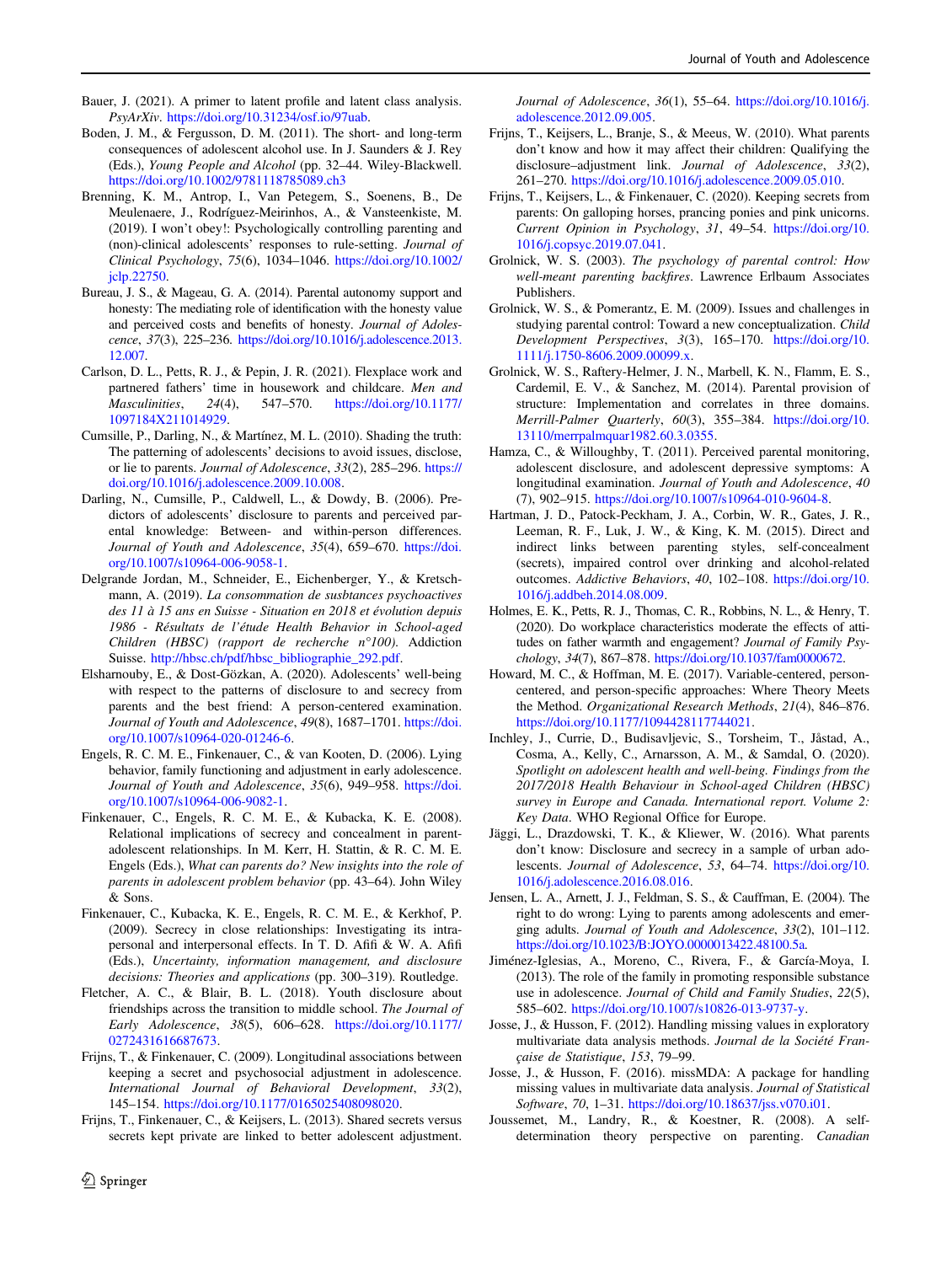<span id="page-16-0"></span>Psychology/Psychologie Canadienne, 49(3), 194–200. [https://doi.](https://doi.org/10.1037/a0012754) [org/10.1037/a0012754.](https://doi.org/10.1037/a0012754)

- Joussemet, M., Mageau, G. A., Larose, M. P., Briand, M., & Vitaro, F. (2018). How to talk so kids will listen & listen so kids will talk: A randomized controlled trial evaluating the efficacy of the how-to parenting program on children's mental health compared to a wait-list control group. BMC Pediatrics, 18(1), 257 [https://doi.](https://doi.org/10.1186/s12887-018-1227-3) [org/10.1186/s12887-018-1227-3.](https://doi.org/10.1186/s12887-018-1227-3)
- Kapetanovic, S., Bohlin, M., Skoog, T., & Gerdner, A. (2020). Structural relations between sources of parental knowledge, feelings of being overly controlled and risk behaviors in early adolescence. Journal of Family Studies, 26(2), 226–242. [https://](https://doi.org/10.1080/13229400.2017.1367713) [doi.org/10.1080/13229400.2017.1367713.](https://doi.org/10.1080/13229400.2017.1367713)
- Kearney, J., & Bussey, K. (2015). The longitudinal influence of selfefficacy, communication, and parenting on spontaneous adolescent disclosure. Journal of Research on Adolescence, 25(3), 506–523. <https://doi.org/10.1111/jora.12148>.
- Keijsers, L., Branje, S. J., Frijns, T., Finkenauer, C., & Meeus, W. (2010). Gender differences in keeping secrets from parents in adolescence. Developmental Psychology, 46(1), 293–298. [https://](https://doi.org/10.1037/a0018115) [doi.org/10.1037/a0018115.](https://doi.org/10.1037/a0018115)
- Keijsers, L., Frijns, T., Branje, S. J., & Meeus, W. (2009). Developmental links of adolescent disclosure, parental solicitation, and control with delinquency: Moderation by parental support. Developmental Psychology, 45(5), 1314–1327. [https://doi.org/10.](https://doi.org/10.1037/a0016693) [1037/a0016693.](https://doi.org/10.1037/a0016693)
- Keijsers, L., & Poulin, F. (2013). Developmental changes in parent-child communication throughout adolescence. Developmental Psychology, 49(12), 2301–2308. [https://doi.org/10.1037/a0032217.](https://doi.org/10.1037/a0032217)
- Kerr, M., Stattin, H., & Burk, W. J. (2010). A reinterpretation of parental monitoring in longitudinal perspective. Journal of Research on Adolescence, 20(1), 39–64. [https://doi.org/10.1111/j.](https://doi.org/10.1111/j.1532-7795.2009.00623.x) [1532-7795.2009.00623.x](https://doi.org/10.1111/j.1532-7795.2009.00623.x).
- Kuo, P. X., Volling, B. L., & Gonzalez, R. (2018). Gender role beliefs, work–family conflict, and father involvement after the birth of a second child. Psychology of Men & Masculinity, 19(2), 243-256. [https://doi.org/10.1037/men0000101.](https://doi.org/10.1037/men0000101)
- Laird, R. D., Criss, M. M., Pettit, G. S., Dodge, K. A., & Bates, J. E. (2008). Parents' monitoring knowledge attenuates the link between antisocial friends and adolescent delinquent behavior. Journal of Abnormal Child Psychology, 36(3), 299-310. [https://](https://doi.org/10.1007/s10802-007-9178-4) [doi.org/10.1007/s10802-007-9178-4.](https://doi.org/10.1007/s10802-007-9178-4)
- Laird, R. D., Marrero, M. D., Melching, J. A., & Kuhn, E. S. (2013). Information management strategies in early adolescence: Developmental change in use and transactional associations with psychological adjustment. Developmental Psychology, 49(5), 928–937. <https://doi.org/10.1037/a0028845>.
- Linzer, D., & Lewis, J. (2011). poLCA: An R package for polytomous variable latent class analysis. Journal of Statistical Software, 42 (10), 1–29. <https://doi.org/10.18637/jss.v042.i10>.
- Lionetti, F., Palladino, B. E., Moses Passini, C., Casonato, M., Hamzallari, O., Ranta, M., Dellagiulia, A., & Keijsers, L. (2019). The development of parental monitoring during adolescence: A metaanalysis. European Journal of Developmental Psychology, 16(5), 552–580. [https://doi.org/10.1080/17405629.2018.1476233.](https://doi.org/10.1080/17405629.2018.1476233)
- Liskola, J., Haravuori, H., Lindberg, N., Kiviruusu, O., Niemelä, S., Karlsson, L., & Marttunen, M. (2021). The predictive capacity of AUDIT and AUDIT-C among adolescents in a one-year followup study. Drug and alcohol dependence, 218, 108424 [https://doi.](https://doi.org/10.1016/j.drugalcdep.2020.108424) [org/10.1016/j.drugalcdep.2020.108424.](https://doi.org/10.1016/j.drugalcdep.2020.108424)
- Liskola, J., Haravuori, H., Lindberg, N., Niemelä, S., Karlsson, L., Kiviruusu, O., & Marttunen, M. (2018). AUDIT and AUDIT-C as screening instruments for alcohol problem use in adolescents. Drug and alcohol dependence, 188, 266–273. [https://doi.org/10.](https://doi.org/10.1016/j.drugalcdep.2018.04.015) [1016/j.drugalcdep.2018.04.015](https://doi.org/10.1016/j.drugalcdep.2018.04.015).
- Lushin, V., Jaccard, J., & Kaploun, V. (2017). Parental monitoring, adolescent dishonesty and underage drinking: A nationally representative study. Journal of Adolescence, 57, 99–107. [https://](https://doi.org/10.1016/j.adolescence.2017.04.003) [doi.org/10.1016/j.adolescence.2017.04.003.](https://doi.org/10.1016/j.adolescence.2017.04.003)
- Mageau, G. A., Ranger, F., Joussemet, M., Koestner, R., Moreau, E., & Forest, J. (2015). Validation of the perceived parental autonomy support scale (P-PASS). Canadian Journal of Behavioural Science / Revue canadienne des sciences du comportement, 47(3), 251–262. <https://doi.org/10.1037/a0039325>.
- Mageau, G. A., Sherman, A., Grusec, J. E., Koestner, R., & Bureau, J. S. (2017). Different ways of knowing a child and their relations to mother-reported autonomy support. Social Development, 26(3), 630–644. [https://doi.org/10.1111/sode.12212.](https://doi.org/10.1111/sode.12212)
- Marshall, S. K., Tilton-Weaver, L. C., & Bosdet, L. (2005). Information management: Considering adolescents' regulation of parental knowledge. Journal of Adolescence, 28(5), 633–647. [https://doi.org/10.1016/j.adolescence.2005.08.008.](https://doi.org/10.1016/j.adolescence.2005.08.008)
- Mason, W. A., Kosterman, R., Haggerty, K. P., Hawkins, J. D., Redmond, C., Spoth, R. L., & Shin, C. (2008). Dimensions of adolescent alcohol involvement as predictors of young-adult major depression. Journal of Studies on Alcohol and Drugs, 69 (2), 275–285. [https://doi.org/10.15288/jsad.2008.69.275.](https://doi.org/10.15288/jsad.2008.69.275)
- Masyn, K. E. (2013). Latent class analysis and finite mixture modeling. In T. D. Little (Ed.), The Oxford handbook of quantitative methods. Volume 2: Statistical analysis (pp. 551–611). Oxford University Press.
- McCann, M., Perra, O., McLaughlin, A., McCartan, C., & Higgins, K. (2016). Assessing elements of a family approach to reduce adolescent drinking frequency: Parent–adolescent relationship, knowledge management and keeping secrets. Addiction, 111(5), 843–853. [https://doi.org/10.1111/add.13258.](https://doi.org/10.1111/add.13258)
- McCutcheon, A. L. (1987). Latent Class Analysis [https://doi.org/10.](https://doi.org/10.4135/9781412984713) [4135/9781412984713](https://doi.org/10.4135/9781412984713).
- Metzger, A., Romm, K., Babskie, E., & Alvis, L. (2020). "It's none of your business": Adolescents' reasons for keeping secrets about their engagement in problem behaviors. Journal of Social and Personal Relationships. <https://doi.org/10.1177/0265407520966391>.
- Michaud, P.-A. (2006). Adolescents and risks: Why not change our paradigm? Journal of Adolescent Health, 38(5), 481–483. [https://](https://doi.org/10.1016/j.jadohealth.2006.03.003) [doi.org/10.1016/j.jadohealth.2006.03.003](https://doi.org/10.1016/j.jadohealth.2006.03.003).
- Muthén, B., & Muthén, L. K. (2000). Integrating person-centered and variable-centered analyses: Growth mixture modeling with latent trajectory classes. Alcoholism: Clinical and Experimental Research, 24(6), 882–891. [https://doi.org/10.1111/j.1530-0277.](https://doi.org/10.1111/j.1530-0277.2000.tb02070.x) [2000.tb02070.x](https://doi.org/10.1111/j.1530-0277.2000.tb02070.x).
- Nucci, L. (1996). Morality and personal freedom. In E. S. Reed, E. Turiel, & T. Brown (Eds.), Values and knowledge (1 ed., pp. 41–60). Psychology Press.
- Nylund, K. L., Asparouhov, T., & Muthén, B. O. (2007). Deciding on the number of classes in latent class analysis and growth mixture modeling: A Monte Carlo simulation study. Structural Equation Modeling: A Multidisciplinary Journal, 14(4), 535–569. [https://](https://doi.org/10.1080/10705510701575396) [doi.org/10.1080/10705510701575396](https://doi.org/10.1080/10705510701575396).
- Nylund-Gibson, K., & Choi, A. Y. (2018). Ten frequently asked questions about latent class analysis. Translational Issues in Psychological Science, 4(4), 440–461. [https://doi.org/10.1037/tps0000176.](https://doi.org/10.1037/tps0000176)
- Oberski, D. L. (2016). Mixture models: Latent profile and latent class analysis. In J. Robertson & M. Kaptein (Eds.), Modern statistical methods for HCI (pp. 275–287). Springer. [https://doi.org/10.](https://doi.org/10.1007/978-3-319-26633-6_12) [1007/978-3-319-26633-6\\_12](https://doi.org/10.1007/978-3-319-26633-6_12).
- OECD. (2010). Gender brief. OECD. [https://www.oecd.org/els/fa](https://www.oecd.org/els/family/44720649.pdf) [mily/44720649.pdf](https://www.oecd.org/els/family/44720649.pdf).
- Offer, S. (2013). Family time activities and adolescents' emotional well-being. Journal of Marriage and Family, 75(1), 26–41. <https://doi.org/10.1111/j.1741-3737.2012.01025.x>.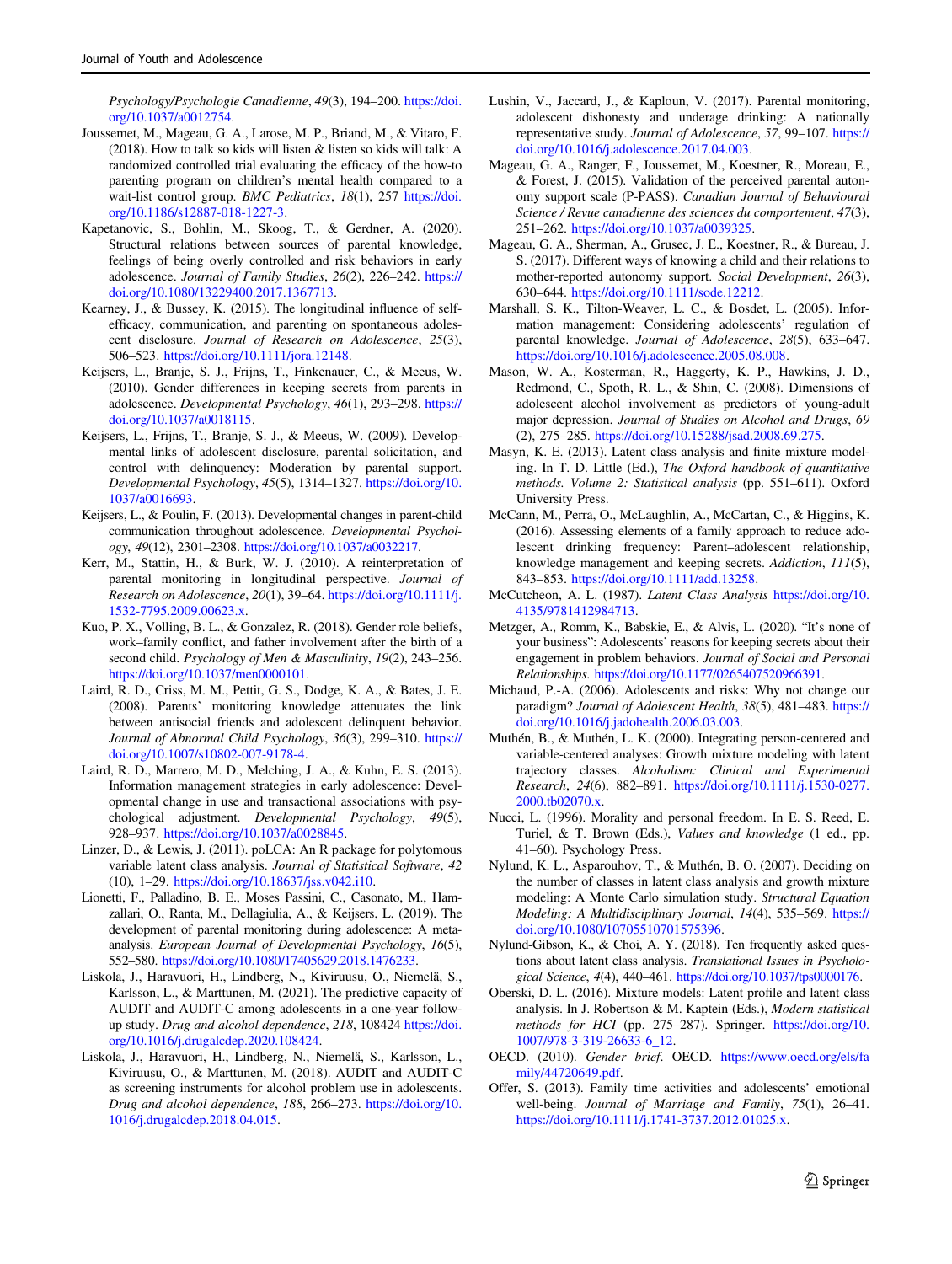- <span id="page-17-0"></span>Padilla-Walker, L. M., Son, D., & Nelson, L. J. (2018). A longitudinal growth mixture model of child disclosure to parents across adolescence. Journal of Family Psychology, 32(4), 475–483. [https://](https://doi.org/10.1037/fam0000369) [doi.org/10.1037/fam0000369.](https://doi.org/10.1037/fam0000369)
- Parkin, C. M., & Kuczynski, L. (2012). Adolescent perspectives on rules and resistance within the parent-child relationship. Journal of Adolescent Research, 27(5), 632–658. [https://doi.org/10.1177/](https://doi.org/10.1177/0743558411435852) [0743558411435852.](https://doi.org/10.1177/0743558411435852)
- Pedulla, D. S., & Thébaud, S. (2015). Can we finish the revolution? Gender, work-family ideals, and institutional constraint. American Sociological Review, 80(1), 116–139. [https://doi.org/10.](https://doi.org/10.1177/0003122414564008) [1177/0003122414564008.](https://doi.org/10.1177/0003122414564008)
- Petronio, S. (2002). Boundaries of privacy: Dialectics of disclosure. State University of New York Press.
- Petronio, S. (2010). Communication Privacy Management theory: What do we know about family privacy regulation? Journal of Family Theory & Review, 2(3), 175–196. [https://doi.org/10.1111/](https://doi.org/10.1111/j.1756-2589.2010.00052.x) [j.1756-2589.2010.00052.x.](https://doi.org/10.1111/j.1756-2589.2010.00052.x)
- Petts, R. J., & Knoester, C. (2018). Paternity leave-taking and father engagement. Journal of Marriage and Family, 80(5), 1144–1162. [https://doi.org/10.1111/jomf.12494.](https://doi.org/10.1111/jomf.12494)
- Phares, V., Fields, S., & Kamboukos, D. (2009). Fathers' and mothers' involvement with their adolescents. Journal of Child and Family Studies, 18(1), 1–9. [https://doi.org/10.1007/s10826-008-9200-7.](https://doi.org/10.1007/s10826-008-9200-7)
- Pinquart, M. (2017). Associations of parenting dimensions and styles with externalizing problems of children and adolescents: An updated meta-analysis. Developmental Psychology, 53(5), 873–932. [https://doi.org/10.1037/dev0000295.](https://doi.org/10.1037/dev0000295)
- R Core Team. (2020). R: A language and environment for statistical computing. R Foundation for Statistical Computing. [https://www.](https://www.R-project.org/) [R-project.org/](https://www.R-project.org/).
- Rote, W. M., & Smetana, J. G. (2018). Within-family dyadic patterns of parental monitoring and adolescent information management. Developmental Psychology, 54(12), 2302–2315. [https://doi.org/](https://doi.org/10.1037/dev0000615) [10.1037/dev0000615.](https://doi.org/10.1037/dev0000615)
- Roth, G., Ron, T., & Benita, M. (2009). Mothers' parenting practices and adolescents' learning from their mistakes in class: The mediating role of adolescent's self-disclosure. Learning and Instruction, 19(6), 506–512. [https://doi.org/10.1016/j.learninstruc.2008.10.001.](https://doi.org/10.1016/j.learninstruc.2008.10.001)
- Ryan, R. M., & Connell, J. P. (1989). Perceived locus of causality and internalization: Examining reasons for acting in two domains. Journal of Personality and Social Psychology, 57(5), 749–761. [https://doi.org/10.1037/0022-3514.57.5.749.](https://doi.org/10.1037/0022-3514.57.5.749)
- Ryan, R. M., & Deci, E. L. (2017). Self-determination theory: Basic psychological needs in motivation, development, and wellness. The Guilford Press. <https://doi.org/10.1521/978.14625/28806>.
- Saunders, J. B., Aasland, O. G., Babor, T. F., De La Fuente, J. R., & Grant, M. (1993). Development of the Alcohol Use Disorders Identification Test (AUDIT): WHO collaborative project on early detection of persons with harmful alcohol consumption-II. Addiction, 88(6), 791–804. <https://doi.org/10.1111/j.1360-0443.1993.tb02093.x>.
- Schaefer, E. S. (1965). Children's reports of parental behavior: An inventory. Child Development, 36(2), 413–424. [https://doi.org/](https://doi.org/10.1037/t06327-000) [10.1037/t06327-000.](https://doi.org/10.1037/t06327-000)
- Schludermann, E. H., & Schludermann, S. M. (1988). Children's report on parent behavior (CRPBI-108, CRPBI-30) for older children and adolescents (Tech. Rep.).
- Smetana, J. G. (2011). Adolescents, families, and social development: How teens construct their worlds. Wiley-Blackwell.
- Smetana, J. G. (2018). The development of autonomy during adolescence. A social-cognitive domain theory view. In B. Soenens, M. Vansteenkiste, & S. Van Petegem (Eds.), Autonomy in adolescent development (pp. 53–73). Routledge.
- Smetana, J. G., Jambon, M., & Ball, C. (2014). The social domain approach to children's moral and social judgments. In M. Killen & J. G. Smetana (Eds.), Handbook of moral development (2 ed., pp.

 $\textcircled{2}$  Springer

23–45). Psychology Press. [https://doi.org/10.4324/9780203581957.](https://doi.org/10.4324/9780203581957.ch2) [ch2.](https://doi.org/10.4324/9780203581957.ch2)

- Smetana, J. G., & Metzger, A. (2008). Don't ask, don't tell (your mom and dad): Disclosure and nondisclosure in adolescent-parent relationships. In M. Kerr, H. Stattin, & R. C. Engels (Eds.), What can parents do? New insights into the role of parents in adolescents' problem behavior (pp. 65–87). John Wiley & Sons.
- Smetana, J. G., Metzger, A., Gettman, D. C., & Campione-Barr, N. (2006). Disclosure and secrecy in adolescent–parent relationships. Child Development, 77(1), 201–217. [https://doi.org/10.](https://doi.org/10.1111/j.1467-8624.2006.00865.x) [1111/j.1467-8624.2006.00865.x](https://doi.org/10.1111/j.1467-8624.2006.00865.x).
- Soenens, B., & Vansteenkiste, M. (2020). Taking adolescents' agency in socialization seriously: The role of appraisals and cognitivebehavioral responses in autonomy-relevant parenting. New Directions for Child and Adolescent Development, 173, 7–26. <https://doi.org/10.1002/cad.20370>.
- Soenens, B., Vansteenkiste, M., & Beyers, W. (2019). Parenting adolescents. In M. H. Bornstein (Ed.), Handbook of parenting. Volume 1: Children and Parenting (3 ed., pp. 101–167). Routledge. <https://doi.org/10.4324/9780429440847>.
- Soenens, B., Vansteenkiste, M., Lens, W., Luyckx, K., Goossens, L., Beyers, W., & Ryan, R. M. (2007). Conceptualizing parental autonomy support: Adolescent perceptions of promotion of independence versus promotion of volitional functioning. Developmental Psychology, 43(3), 633–646. [https://doi.org/10.](https://doi.org/10.1037/0012-1649.43.3.633) [1037/0012-1649.43.3.633.](https://doi.org/10.1037/0012-1649.43.3.633)
- Soenens, B., Vansteenkiste, M., Luyckx, K., & Goossens, L. (2006). Parenting and adolescent problem behaviors: An integrated model with adolescent self-disclosure and perceived parental knowledge as intervening variables. Developmental Psychology, 42(2), 305–318. [https://doi.org/10.1037/0012-1649.42.2.305.](https://doi.org/10.1037/0012-1649.42.2.305)
- Soenens, B., Vansteenkiste, M., & Van Petegem, S. (2015). Let us not throw out the baby with the bathwater: Applying the principle of universalism without uniformity to autonomy-supportive and controlling parenting. Child Development Perspectives, 9(1), 44–49. [https://doi.org/10.1111/cdep.12103.](https://doi.org/10.1111/cdep.12103)
- Son, D., & Padilla-Walker, L. M. (2021). Whereabouts and secrets: A person-centered approach to emerging adults' routine and selfdisclosure to parents. Emerging Adulthood, 9(2), 145–157. <https://doi.org/10.1177/2167696819842718>.
- Stattin, H., & Kerr, M. (2000). Parental monitoring: A reinterpretation. Child Development, 71(4), 1072–1085. [https://doi.org/10.1111/j.](https://doi.org/10.1111/j.1532-7795.2009.00623.x) [1532-7795.2009.00623.x](https://doi.org/10.1111/j.1532-7795.2009.00623.x).
- Stattin, H., Kerr, M., & Tilton Weaver, L. C. (2010). Parental monitoring: A critical examination of the research. In V. Guilamo-Ramos, J. Jaccard, & P. Dittus (Eds.), Parental monitoring of adolescents: Current perspectives for researchers and practitioners (pp. 3–38). Columbia University Press.
- Stavrinides, P., Georgiou, S., & Demetriou, A. (2010). Longitudinal associations between adolescent alcohol use and parents' sources of knowledge. British Journal of Developmental Psychology, 28 (3), 643–655. [https://doi.org/10.1348/026151009x466578.](https://doi.org/10.1348/026151009x466578)
- Talwar, V., & Crossman, A. (2011). From little white lies to filthy liars: The evolution of honesty and deception in young children. Advances in Child Development and Behavior, 40, 139–179. <https://doi.org/10.1016/b978-0-12-386491-8.00004-9>.
- Tasopoulos-Chan, M., Smetana, J. G., & Yau, J. P. (2009). How much do I tell thee? Strategies for managing information to parents among American adolescents from Chinese, Mexican, and European backgrounds. Journal of Family Psychology, 23(3), 364–374. <https://doi.org/10.1037/a0015816>.
- Tilton-Weaver, L. C., & Marshall, S. K. (2008). Adolescents' agency in information management. In M. Kerr, H. Stattin, & R. C. M. E. Engels (Eds.), What can parents do? New Insights into the role of parents in adolescent problem behavior (pp. 11–41). John Wiley & Sons, Inc.